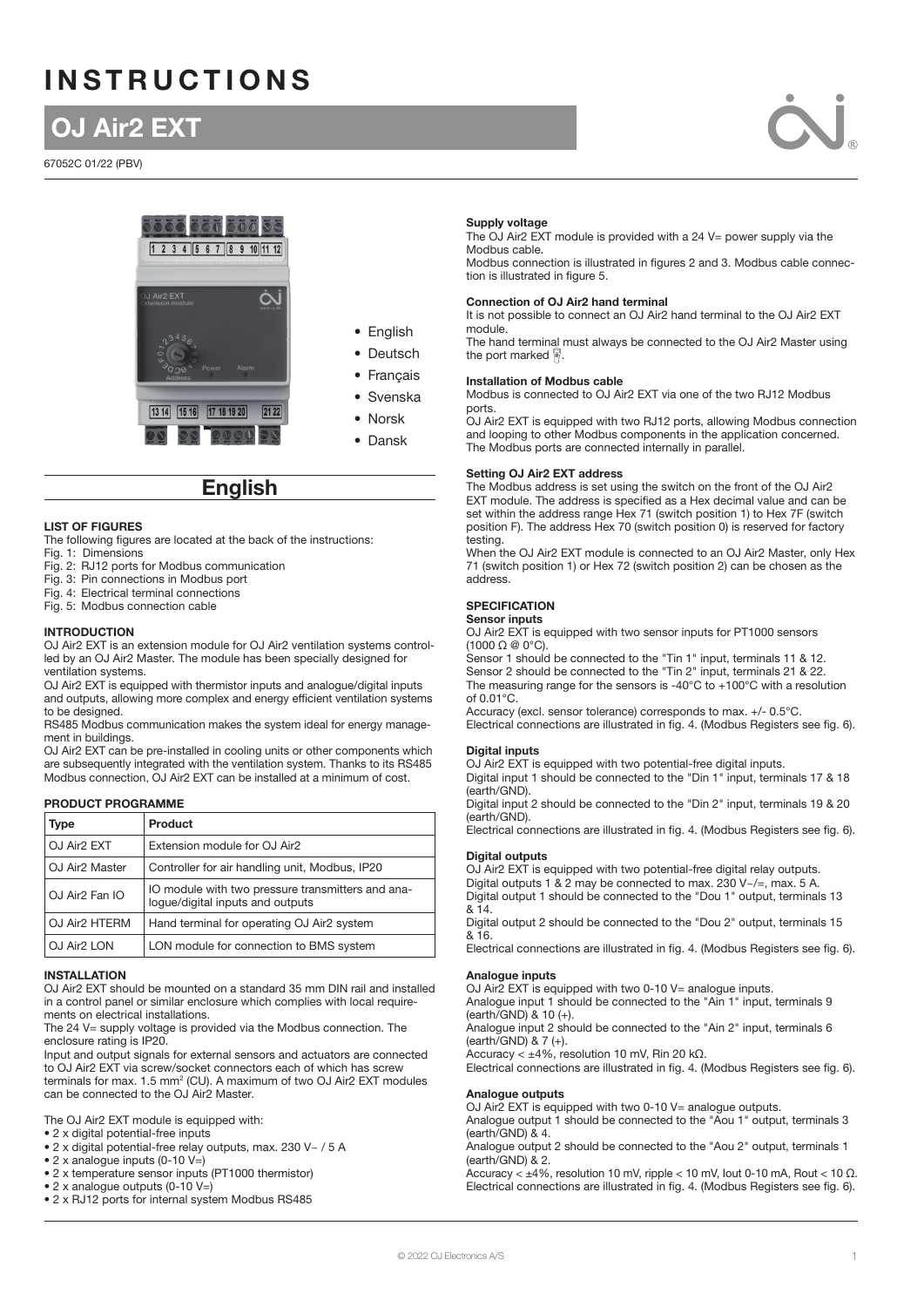#### Voltage outputs

OJ Air2 EXT is equipped with two 24 V= outputs. The voltage outputs are terminals  $5 (+) 8 8 (+)$ , each of which can be loaded with max. 10 mA. (Modbus Registers see fig. 6).

#### **GND**

All GND terminals (terminal 1, 3, 6, 9, 11, 18, 20 & 22) are interconnected within the module and have the same electric potential.

#### LEDs

The front of the OJ Air2 EXT module is equipped with two LEDs. One "green" LED, which lights when power is supplied to the EXT module, and one "red" LED, which flashes in the event of an alarm, e.g. lacking Modbus communication.

# TECHNICAL DATA

| Electrical signal connectionMax. 1.5 mm <sup>2</sup> , screw/socket terminals |
|-------------------------------------------------------------------------------|
|                                                                               |
|                                                                               |
| Modbus protocol38.4 kBaud, 1 start bit, 8 data bits, 1 stop bit               |
|                                                                               |
|                                                                               |
|                                                                               |
|                                                                               |
|                                                                               |
|                                                                               |
|                                                                               |
|                                                                               |
|                                                                               |
|                                                                               |
|                                                                               |

#### **COMMUNICATION**

#### Internal Modbus communication

Internal communication between the OJ Air2 system and OJ Air2 EXT is via Modbus with the following communication protocol: 38.4 kBaud, 1 start bit, 8 data bits, 1 stop bit and no parity.

### SERVICE AND MAINTENANCE

No special maintenance is required.

# Please contact your supplier if faults arise.

#### RESTRICTION ON USE AND WARRANTY

The product may only be used if the complete installation complies with applicable directives.

The product carries a manufacturer's warranty if installed in accordance with these instructions and applicable regulations.

If the product has been damaged by physical impact, e.g. during transport, it must be inspected and checked by authorised personnel before being taken into use and connected to the power supply.

#### DISPOSAL AND ENVIRONMENTAL PROTECTION

Help protect the environment by disposing of the packaging and redundant products in a responsible manner.

#### Product disposal

Products marked with this symbol must not be disposed of along with household refuse but must be delivered to a waste collection centre in accordance with current local regulations.

OJ ELECTRONICS A/S Stenager 13B • DK-6400 Sønderborg Tél. : +45 73 12 13 14 • Fax +45 73 12 13 13 oj@ojelectronics.com • www.ojelectronics.com

#### CE marking

OJ electronics hereby declares under sole responsibility that that the product complies with the following European Parliament directives:

EMC – Electromagnetic compatibility : 2014/30/EU RoHS – Hazardous substances: 2011/65/EU and amendement annex II: EU/2015/863

#### UKCA marking

OJ electronics Ltd hereby declares under sole responsibility that the product complies with the following UK legislations:

EMC - The Electromagnetic Compatibility Regulations 2016 RoHS - The Restriction of the use of Certain Hazardous Substances in Electrical and Electronic Equipment Regulations 2012

# **Applied Standards**<br>EN/BS 61000-0

EN/BS 61000-6-2<br>EN/BS 61000-6-3 61000-6-3

#### Disclaimer

OJ cannot be held liable for any errors in the material. OJ reserves the right to alter its products without notice. This also applies to products already on order, provided that such alterations can be made without requiring subsequent changes in specifications already agreed. The contents of this material may be subject to copyright and other intellectual property rights and is either the property of or used under license by OJ Electronics. The OJ trademark is a registered trademark of OJ Electronics A/S.

# TROUBLESHOOTING

| Symptom                                             | Cause                                                                     | Action                                                                                                                                         |
|-----------------------------------------------------|---------------------------------------------------------------------------|------------------------------------------------------------------------------------------------------------------------------------------------|
| "Power" LED not lit                                 | OJ Air2 Master switched off                                               | Switch on OJ Air2 Master                                                                                                                       |
|                                                     | Poor or no connection                                                     | Check cable and connectors for poor connections                                                                                                |
|                                                     | RJ12 connectors on Modbus cable incorrectly fitted                        | Check and if necessary adjust connectors (see fig. 5)                                                                                          |
| No communication be-                                | OJ Air2 EXT wrongly addressed                                             | Set the correct Modbus address by turning the switch on the front of OJ Air2 EXT                                                               |
| tween OJ Air2 Master and<br>OJ Air2 EXT             | Poor or no connection                                                     | Check cable and connectors for poor connections                                                                                                |
|                                                     | RJ12 connectors on Modbus cable incorrectly fitted                        | Check and if necessary adjust connectors (see fig. 5)                                                                                          |
|                                                     | OJ Air2 EXT has not been configured in OJ Air2<br>Master                  | Configure OJ Air2 EXT via the Web server in OJ Air2 Master                                                                                     |
| Lacking or incorrect read-<br>ings on sensor inputs | Sensor circuit short-circuited or broken                                  | Check sensor and electrical connections in sensor circuit<br>The sensor must be a PT1000 thermistor with a resistance of 1000 $\Omega$ @ 0°C   |
|                                                     | OJ Air2 EXT sensor inputs have not been config-<br>ured in OJ Air2 Master | Configure OJ Air2 EXT sensor inputs via the Web server in OJ Air2 Master                                                                       |
|                                                     | Sensor is connected to the wrong terminals in OJ<br>Air <sub>2</sub> EXT  | Check sensor connections: Tin 1 sensor should be connected to terminals 11 and<br>12. Tin 2 sensor should be connected to terminals 21 and 22. |
|                                                     | Defective PT1000 sensor                                                   | Replace PT1000 sensor                                                                                                                          |
|                                                     | Defective OJ Air2 EXT                                                     | Replace OJ Air2 EXT                                                                                                                            |
|                                                     | Defective OJ Air2 Master                                                  | Replace OJ Air2 Master                                                                                                                         |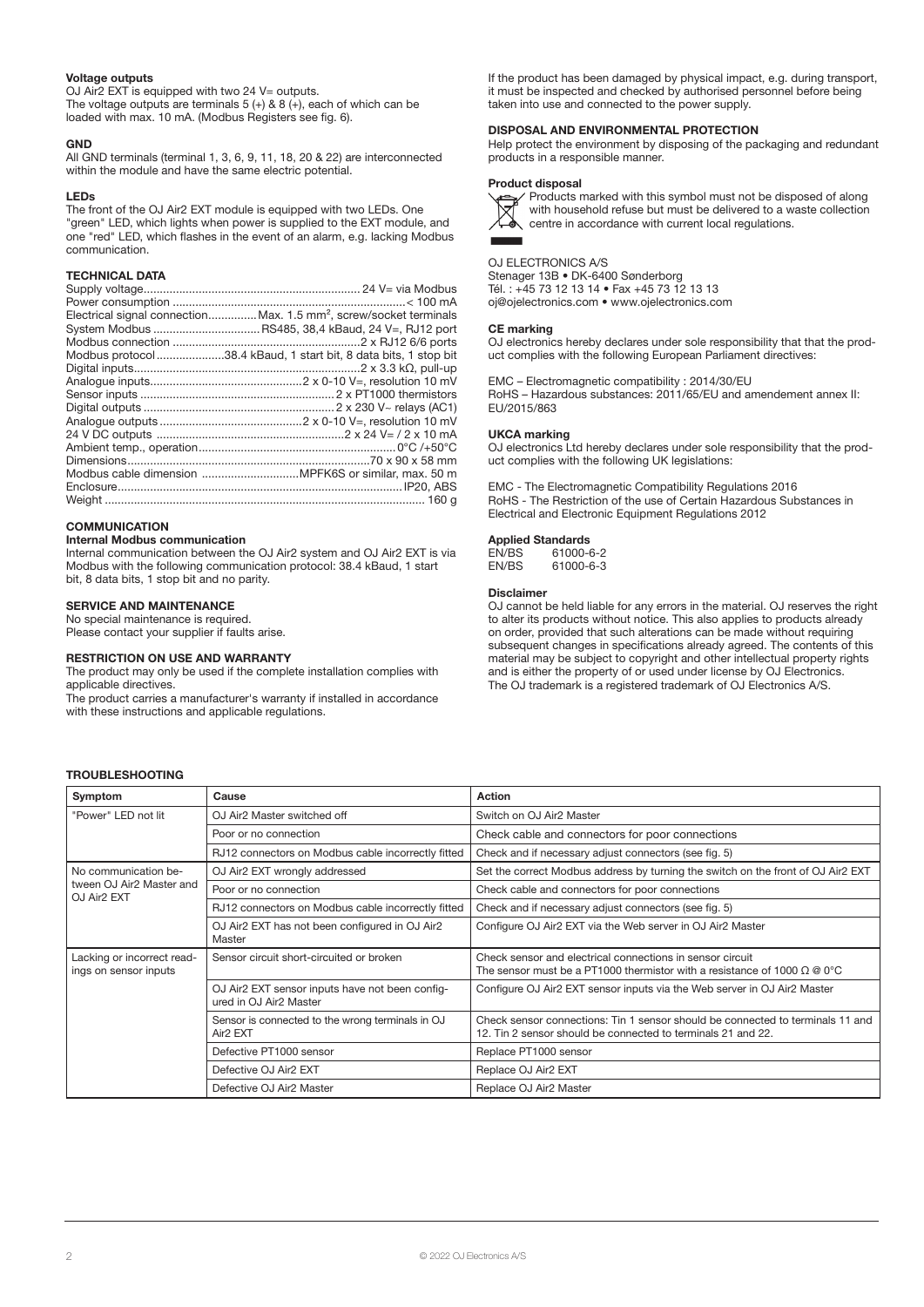| Symptom                                               | Cause                                                                        | Action                                                                                                                                                                                                      |
|-------------------------------------------------------|------------------------------------------------------------------------------|-------------------------------------------------------------------------------------------------------------------------------------------------------------------------------------------------------------|
| Lacking or incorrect read-<br>ings on analogue inputs | No $0-10$ V= signal on input                                                 | Check 0-10 V= signal                                                                                                                                                                                        |
|                                                       | OJ Air2 EXT analoque inputs have not been<br>configured in OJ Air2 Master    | Configure OJ Air2 EXT analogue inputs via the Web server in OJ Air2 Master                                                                                                                                  |
|                                                       | Analogue input signal is connected to the wrong<br>terminals in OJ Air2 EXT  | Check electrical connections: Analogue input Ain 1 should be connected to<br>terminals 9 (earth/GND) and 10(+). Analogue input Ain 2 should be connected to<br>terminals $6$ (earth/GND) and $7(+)$ .       |
|                                                       | Defective OJ Air2 EXT                                                        | Replace OJ Air2 EXT                                                                                                                                                                                         |
|                                                       | Defective OJ Air2 Master                                                     | Replace OJ Air2 Master                                                                                                                                                                                      |
| Analogue outputs inop-<br>erative                     | Defective equipment or component                                             | Disconnect equipment or component from OJ Air2 EXT analogue outputs and<br>perform control measurement                                                                                                      |
|                                                       | OJ Air2 EXT analogue outputs have not been con-<br>figured in OJ Air2 Master | Configure OJ Air2 EXT analogue outputs via the Web server in OJ Air2 Master                                                                                                                                 |
|                                                       | Analogue output signal is connected to the wrong<br>terminals in OJ Air2 EXT | Check electrical connections: Analogue output Aou 1 should be connected to<br>terminals 3 (earth/GND) and 4(+). Analogue output Aou 2 should be connected to<br>terminals 1 (earth/GND) and $2(+)$ .        |
|                                                       | Defective OJ Air2 EXT                                                        | Replace OJ Air2 EXT                                                                                                                                                                                         |
|                                                       | Defective OJ Air2 Master                                                     | Replace OJ Air2 Master                                                                                                                                                                                      |
| Digital outputs inopera-<br>tive                      | Defective equipment or component                                             | Disconnect equipment or component from OJ Air2 EXT digital outputs and per-<br>form control measurement                                                                                                     |
|                                                       | OJ Air2 EXT digital outputs have not been config-<br>ured in OJ Air2 Master  | Configure OJ Air2 EXT digital outputs via the Web server in OJ Air2 Master                                                                                                                                  |
|                                                       | Digital output signal is connected to the wrong<br>terminals in OJ Air2 EXT  | Check electrical connections: Digital output Dou 1 should be connected to termi-<br>nals 13 and 14. Digital output Dou 2 should be connected to terminals 15 and 16.<br>Digital outputs are potential-free. |
|                                                       | Defective OJ Air2 EXT                                                        | Replace OJ Air2 EXT                                                                                                                                                                                         |
|                                                       | Defective OJ Air2 Master                                                     | Replace OJ Air2 Master                                                                                                                                                                                      |
| Digital inputs inoperative                            | Defective equipment or component                                             | Disconnect equipment or component from OJ Air2 EXT digital input and short-<br>circuit the input terminals. The input should then change value on OJ Air2 Master.                                           |
|                                                       | OJ Air2 EXT digital inputs have not been configured<br>in OJ Air2 Master     | Configure OJ Air2 EXT digital inputs via the Web server in OJ Air2 Master                                                                                                                                   |
|                                                       | Digital input signal is connected to the wrong termi-<br>nals in OJ Air2 EXT | Check electrical connections: Digital input Din 1 should be connected to terminals<br>17 and 18. Digital input Din 2 should be connected to terminals 19 and 20. Digital<br>inputs are potential-free.      |
|                                                       | Defective OJ Air2 EXT                                                        | Replace OJ Air2 EXT                                                                                                                                                                                         |
|                                                       | Defective OJ Air2 Master                                                     | Replace OJ Air2 Master                                                                                                                                                                                      |

# **Deutsch**

# ABBILDUNGEN

Am Ende dieser Anleitung finden sich folgende Abbildungen:

- Abb. 1: Abmessungen<br>Abb. 2: Stecker für RJ
- Stecker für RJ12 Modbus
- Abb. 3: Modbus-Steckverbindung
- Abb. 4: Elektrische Klemmenanschlüsse<br>Abb. 5: Modbus-Kabel Modbus-Kabel

# ALLGEMEINES

OJ Air2 EXT ist ein Zusatzmodul für den Ausbau von OJ Air2-Lüftungskonfigurationen, die bereits mittels OJ Air2 Master gesteuert werden, und ist speziell für Lüftungsanlagen ausgelegt.

OJ Air2 EXT ist mit Temperaturfühlereingängen und analogen und digitalen Ein- und Ausgängen ausgestattet, die eine komplexere Anwendung und die Energieoptimierung von Lüftungsanlagen ermöglichen.

RS485-Modbus-Kommunikation macht die Anlage in Bezug auf die Energiesteuerung eines Gebäudes außerordentlich flexibel.

OJ Air2 EXT lässt sich in Anlageneinheiten vorinstallieren, z. B. einer Kälteanlage, die später in eine Lüftungsanlage eingebaut werden soll. Der RS485-Modbus-Anschluss ermöglicht den Einbau von OJ Air2 EXT mit minimalen Installationskosten.

# PRODUKTPROGRAMM

| Typ                        | <b>Produkt</b>                                                                 |  |
|----------------------------|--------------------------------------------------------------------------------|--|
| OJ Air <sub>2</sub> EXT    | Ausbaumodul für OJ Air2                                                        |  |
| OJ Air <sub>2</sub> Master | Regler für Lüftungsanlage, Modbus, IP20                                        |  |
| OJ Air <sub>2</sub> Fan IO | IO-Modul mit 2 Druckmessumformer und analogen/<br>digitalen Ein- und Ausgängen |  |
| OJ Air2 HTERM              | Handterminal zur Bedienung der OJ-Air2-Anlage                                  |  |
| OJ Air <sub>2</sub> LON    | LON-Modul zum Anschluss an BMS-Anlage                                          |  |

# INSTALLATION

OJ Air2 EXT ist auf einer standardmäßigen 35 mm DIN-Schiene zu montieren und in einer Schalttafel oder einem anderen den örtlichen Elektroinstallationsvorschriften entsprechenden Gehäuse einzubauen.

Die Spannungsversorgung ist 24 V= und erfolgt über den Modbus-Anschluss. Der Schutzgrad ist IP20.

Ein- und Ausgangssignale für externe Fühler und Stellglieder sind über jeweils mit Schraubklemmen für max. 1,5 mm2 (Cu) ausgestattete Steck-/ Schraubverbindungen an OJ Air2 EXT anzuschließen. Es können maximal zwei OJ-Air2-EXT-Module an einen OJ Air2 Master angeschlossen werden.

Das OJ-Air2-EXT-Modul ist ausgestattet mit:

- 2 digitalen potentialfreien Eingängen
- 2 digitalen potentialfreien Relaisausgängen, max. 230 V~/5 A
- 2 analogen Eingängen (0-10 V=)
- 2 Temperaturfühlereingängen (PT1000-Kaltleiter)
- 2 analogen Ausgängen (0-10 V=)
- 2 RJ12-Steckern für internen Anlagen-Modbus RS485

#### Spannungsversorgung

Die 24 V~ Spannungsversorgung des OJ-Air2-EXT-Moduls erfolgt über das Modbus-Kabel.

Bezüglich Modbus-Anschluss siehe Abb. 2 und 3. Bezüglich Anschluss des Modbus-Kabels siehe Abb. 5.

#### Anschluss des OJ-Air2-Handterminals

An den OJ-Air2-EXT-Modul kann kein OJ-Air2-Handterminal angeschlossen werden.

Das Handterminal ist immer an den mit <sup>@</sup> gekennzeichneten Stecker des OJ-Air2-Masters anzuschließen.

#### Installation des Modbus-Kabels

Der Modbus wird über eine der zwei RJ12-Steckverbindungen am OJ Air2 EXT angeschlossen.

OJ Air2 EXT ist mit zwei RJ12-Steckern zum Anschluss und zur Verschleifung des RS485-Modbus mit den übrigen Modbus-Komponenten in der Anlage ausgestattet. Modbus-Steckverbindungen sind intern parallel verbunden.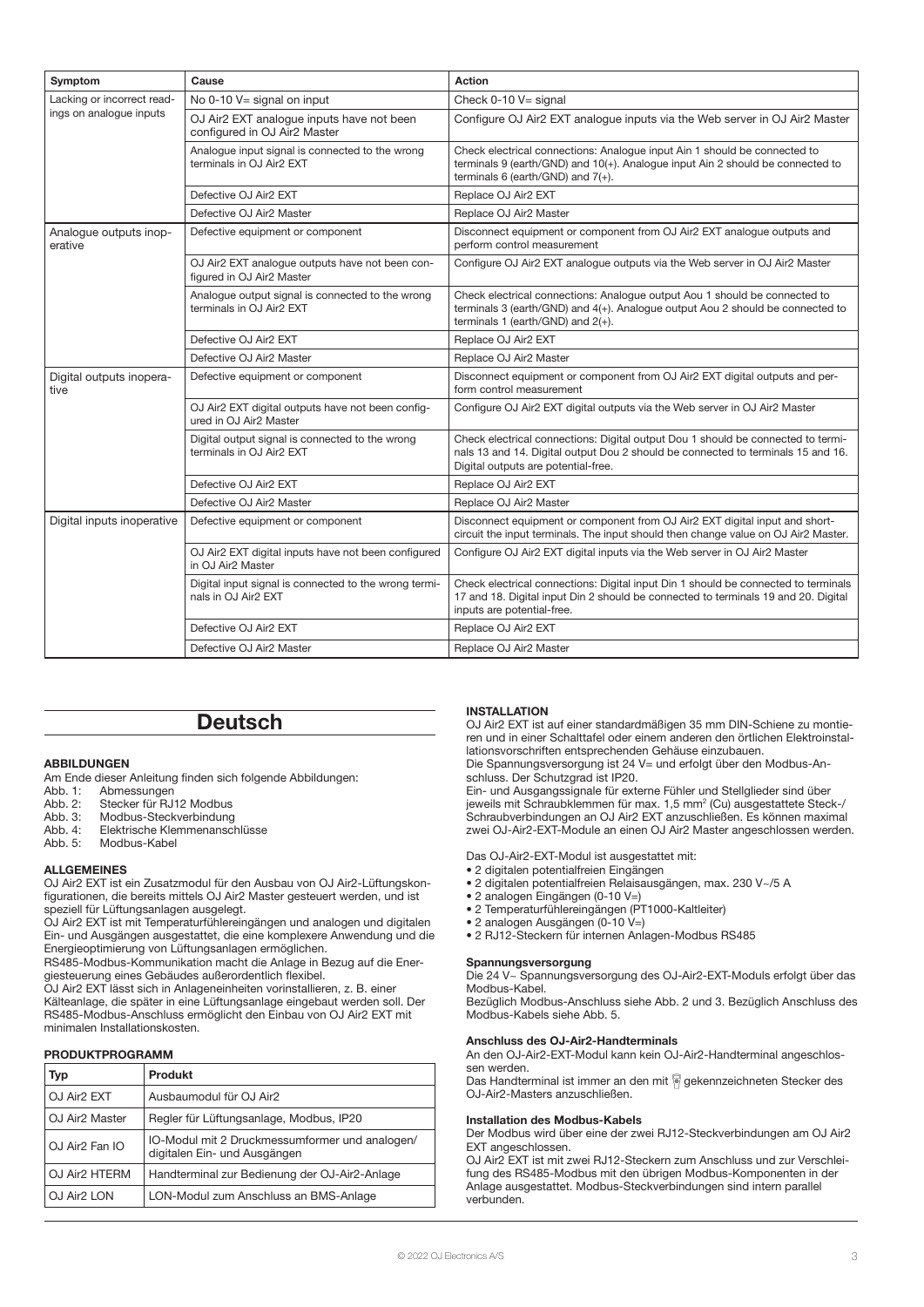#### Einstellung von Adressen in OJ Air2 EXT

Die Einstellung der Modbus-Adresse erfolgt auf der Front des OJ-Air2- EXT-Moduls. Die Adresse ist als Hexdezimalzahl im Adressebereich Hex 71 (Schaltposition 1) bis 7F (Schaltposition F) einzustellen. Adresse 70 (Schaltposition 0) wird ausschließlich für Werkstests benutzt. Bei Anwendung des OJ-Air2-EXT-Moduls in Verbindung mit dem OJ Air2 Master steht nur die Adresse Hex 71 (Schaltposition 1) oder die Adresse Hex 72 (Schaltposition 2) zur Verfügung.

# **BESCHREIBUNG**

Fühlereingänge

Das OJ-Air2-EXT-Modul ist mit 2 Fühlereingängen für PT1000-Fühler (1000 Ω bei 0 °C) ausgestattet.

Fühler 1 ist am "Tin 1"-Eingang an den Klemmen 11 und 12 anzuschließen. Fühler 2 ist am "Tin 2"-Eingang an den Klemmen 21 und 22 anzuschließen. Der Messbereich der Fühler beträgt -40 bis +100 °C, mit Auflösung 0,01 °C. Die Genauigkeit (ausschl. der Fühlertoleranz) beträgt max. ±0,5 °C. Die elektrischen Anschlüsse sind Abb. 4 zu entnehmen. (Modbus Register siehe Abb. 6).

#### Digitale Eingänge

Das OJ-Air2-EXT-Modul ist mit 2 potentialfreien digitalen Eingängen ausgestattet.

Digitaleingang 1 ist an Eingang "Din 1" an den Klemmen 17 und 18 (Erde) anzuschließen.

Digitaleingang 2 ist an Eingang "Din 2" an den Klemmen 19 und 20 (Erde) anzuschließen.

Die elektrischen Anschlüsse sind Abb. 4 zu entnehmen. (Modbus Register siehe Abb. 6).

#### Digitale Ausgänge

Das OJ-Air2-EXT-Modul ist mit 2 potentialfreien digitalen Relaisausgängen ausgestattet.

Die digitalen Ausgänge 1 und 2 dürfen an max. 230 V~/=, max. 5 A angeschlossen werden.

Digitalausgang 1 ist an Ausgang "Dou 1" an den Klemmen 13 und 14 anzuschließen.

Digitalausgang 2 ist an Ausgang "Dou 2" an den Klemmen 15 und 16 anzuschließen.

Die elektrischen Anschlüsse sind Abb. 4 zu entnehmen. (Modbus Register siehe Abb. 6).

#### Analoge Eingänge

Das OJ-Air2-EXT-Modul ist mit 2 analogen Eingängen 0-10 V= ausgestattet.

Analogeingang 1 ist an Eingang "Ain 1" an den Klemmen 9 (Erde) und 10 (+) anzuschließen.

Analogeingang 2 ist an Eingang "Ain 2" an den Klemmen 6 (Erde) und 7 (+) anzuschließen.

Die Genauigkeit ist <±4 %, die Auflösung 10 mV, der Rin 20 kΩ.

Die elektrischen Anschlüsse sind Abb. 4 zu entnehmen. (Modbus Register siehe Abb. 6).

#### Analoge Ausgänge

Das OJ-Air2-EXT-Modul ist mit 2 analogen Ausgängen 0-10 V= ausgestattet.

Analogausgang 1 ist am Ausgang "Aou 1" an den Klemmen 3 (Erde) und 4 anzuschließen.

Analogausgang 2 ist am Ausgang "Aou 2" an den Klemmen 1 (Erde) und 2 anzuschließen.

Die Genauigkeit ist <±4 %, die Auflösung 10 mV, die Rippelspannung <10 mV, der Iout 0-10 mA, der Rout <10 Ω.

Die elektrischen Anschlüsse sind Abb. 4 zu entnehmen. (Modbus Register siehe Abb. 6).

#### Spannungsausgänge

Das OJ-Air2-EXT-Modul ist mit 2 Ausgängen 24 V= ausgestattet. Die Spannungsausgänge liegen an den Klemmen 5 (+) und 8 (+) und dürfen jeweils mit max. 10 mA belastet werden. (Modbus Register siehe Abb. 6).

#### ERDE

Alle Erdklemmen (Klemme 1, 3, 6, 9, 11, 18, 20 und 22) sind intern im Modul verbunden und haben gleiches elektrisches Potential.

#### Leuchtdioden (LEDs)

Das OJ-Air2-EXT-Modul ist auf der Modulfront mit 2 Leuchtdioden ausgestattet. Eine "grüne" LED, die bei vorhandener Spannungsversorgung des EXT-Moduls leuchtet, und eine "rote" LED, die bei Vorliegen eines Alarms, z. B. fehlende Modbus-Kommunikation, blinkt.

# TECHNISCHE DATEN

| Elektrische Signalanschlüssemax. 1,5 mm2, Schraub-/Steckklemmen |
|-----------------------------------------------------------------|
| System-ModbusRS485, 38,4 kBaud, 24 V=, RJ12-Stecker             |
|                                                                 |

| Modbus-Protokoll38,4 kBaud, 1 Startbit, 8 Datenbits, 1 Stoppbit |
|-----------------------------------------------------------------|
|                                                                 |
|                                                                 |
|                                                                 |
|                                                                 |
|                                                                 |
|                                                                 |
|                                                                 |
|                                                                 |
| Kabelabmessungen, Modbus MPFK6S oder dementspr., max. 50 m      |
|                                                                 |
|                                                                 |
|                                                                 |

#### **KOMMUNIKATION**

Interne Modbus-Kommunikation

Die interne Kommunikation zwischen OJ Air2 und dem OJ-Air2-EXT-Modul erfolgt über Modbus und Kommunikationsprotokoll: 38,4 kBaud, 1 Startbit, 8 Datenbits, 1 Stoppbit und keine Parität.

# SERVICE UND WARTUNG

Erfordert keine spezielle Wartung.

Bei Problemen bitte mit dem Zulieferer Kontakt aufnehmen.

#### INBETRIEBNAHME UND GEWÄHRLEISTUNG

Das Produkt darf nur in Anwendung genommen werden, wenn die gesamte Installation die geltenden Richtlinienanforderungen erfüllt. Nur wenn das Produkt gemäß dieser Anleitung und geltenden Installationsvorschriften installiert ist, wird es von der Werksgarantie umfasst. Wurde das Produkt physischer Überlast oder Beschädigung ausgesetzt, z. B. während des Transports, ist das Produkt durch qualifiziertes Personal zu inspizieren und zu kontrollieren, bevor das Produkt in Anwendung genommen und an das Netz angeschlossen wird.

#### UMWELT UND ENTSORGUNG

Helfen Sie mit, die Umwelt zu schützen durch umweltgerechte Entsorgung der Verpackung und von gebrauchten Produkten.

#### Entsorgung des gebrauchten Produkts

Produkte mit dieser Kennzeichnung dürfen nicht als normaler Hausmüll entsorgt werden, sondern sind gemäß den geltenden lokalen Vorschriften gesondert einzusammeln.



#### OJ ELECTRONICS A/S

Stenager 13B • DK-6400 Sønderborg Tél. : +45 73 12 13 14 • Fax +45 73 12 13 13 oj@ojelectronics.com • www.ojelectronics.com

#### CE-Kennzeichnung

OJ Electronics erklart hiermit in alleiniger Verantwortung, dass das Produkt den folgenden Richtlinien des Europaischen Parlaments entspricht:

EMV – Elektromagnetische Vertraglichkeit: 2014/30/EU RoHS – Gefahrliche Stoffe: 2011/65/EU und Anderung in Anhang II: EU/2015/863

#### UKCA-Kennzeichnung

OJ Electronics Ltd. erklart hiermit in alleiniger Verantwortung, dass das Produkt den folgenden britischen Rechtsvorschriften entspricht:

EMV – Verordnung zur elektromagnetischen Vertraglichkeit 2016 RoHS – Verordnung zur Beschrankung der Verwendung bestimmter gefahrlicher Stoffe in Elektro- und Elektronikgeraten 2012

Angewandte Normen<br>EN/BS 61000-6-2 EN/BS 61000-6-2<br>EN/BS 61000-6-3 61000-6-3

#### **Haftungsausschluss**

OJ kann nicht für Fehler in den Unterlagen haftbar gemacht werden. OJ behält sich das Recht vor, seine Produkte ohne Vorankündigung zu ändern. Dies gilt auch für bereits bestellte Produkte, vorausgesetzt, dass die Änderungen vorgenommen werden können, ohne vereinbarte Spezifikationen nachträglich ändern zu müssen. Der Inhalt dieser Unterlage kann dem Urheberrecht und anderen geistigen Eigentumsrechten unterliegen und ist entweder Eigentum von OJ Electronics oder wird in Lizenz verwendet. Die Marke OJ ist ein eingetragenes Warenzeichen der OJ Electronics A/S.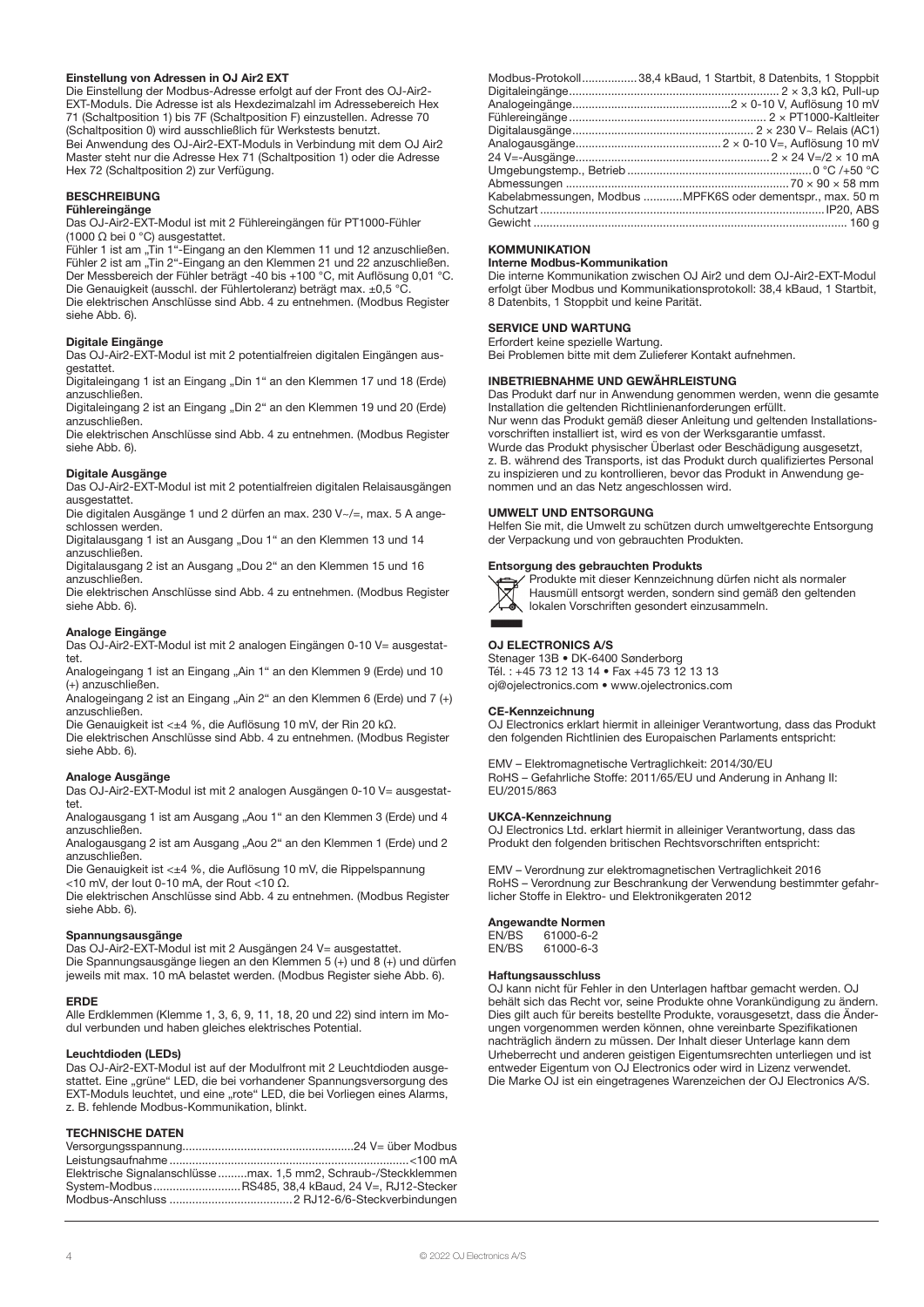# FEHLERSUCHE

| Symptom                                                     | Ursache                                                                                                  | <b>Behebung</b>                                                                                                                                                                                                                 |
|-------------------------------------------------------------|----------------------------------------------------------------------------------------------------------|---------------------------------------------------------------------------------------------------------------------------------------------------------------------------------------------------------------------------------|
| Betriebs-LED leuchtet nicht.                                | OJ Air2 Master ist abgeschaltet.                                                                         | OJ Air2 Master einschalten.                                                                                                                                                                                                     |
|                                                             | Schlechte oder keine Verbindung.                                                                         | Kabel und Stecker auf schlechte Verbindungen kontrollieren.                                                                                                                                                                     |
|                                                             | RJ12-Stecker am Modbus-Kabel nicht korrekt<br>montiert.                                                  | Kontrollieren und ggf. falsche Steckerverbindungen korrigieren (siehe Abb. 5).                                                                                                                                                  |
| Keine Kommunikation zwischen<br>OJ Air2 Master und OJ-Air2- | Falsche Adresse im OJ-Air2-EXT-Modul.                                                                    | Korrekte Modbus-Adresse am Wahlschalter auf der Front des OJ-Air2-EXT-<br>Moduls einstellen.                                                                                                                                    |
| EXT-Modul.                                                  | Schlechte oder keine Verbindung.                                                                         | Kabel und Stecker auf schlechte Verbindungen kontrollieren.                                                                                                                                                                     |
|                                                             | RJ12-Stecker am Modbus-Kabel nicht korrekt<br>montiert.                                                  | Kontrollieren und ggf. falsche Steckerverbindungen korrigieren (siehe Abb. 5).                                                                                                                                                  |
|                                                             | Das OJ-Air2-EXT-Modul ist nicht im OJ Air2<br>Master konfiguriert.                                       | Das OJ-Air2-EXT-Modul über den Web-Server im OJ Air2 Master konfigurie-<br>ren.                                                                                                                                                 |
| Kein oder verkehrter Wert an<br>den Fühlereingängen.        | Kurzgeschlossener oder unterbrochener Fühler-<br>kreis.                                                  | Fühler und elektrische Anschlüsse im Fühlerkreis kontrollieren.<br>Als Fühler ist ein PT1000-Kaltleiter mit einem Widerstand von 1000 $\Omega$ bei 0 °C<br>anzuwenden.                                                          |
|                                                             | Die Fühlereingänge des OJ-Air2-EXT-Moduls sind<br>nicht im OJ Air2 Master konfiguriert.                  | Die Fühlereingänge des OJ-Air2-EXT-Moduls über den Web-Server im OJ Air2<br>Master konfigurieren.                                                                                                                               |
|                                                             | Der Fühler ist an verkehrten Klemmen am OJ-Air2-<br>EXT-Modul angeschlossen.                             | Fühleranschluss kontrollieren. Der Tin1-Fühler ist an den Klemmen 11-12 und<br>der Tin2-Fühler an den Klemmen 21-22 anzuschließen.                                                                                              |
|                                                             | PT1000-Fühler defekt.                                                                                    | PT1000-Fühler austauschen.                                                                                                                                                                                                      |
|                                                             | OJ-Air2-EXT-Modul defekt.                                                                                | OJ-Air2-EXT-Modul austauschen.                                                                                                                                                                                                  |
|                                                             | OJ Air2 Master defekt.                                                                                   | OJ Air2 Master austauschen.                                                                                                                                                                                                     |
| Kein oder verkehrter Wert an                                | Kein 0-10V= Signal am Eingang.                                                                           | 0-10V= Signal kontrollieren.                                                                                                                                                                                                    |
| den analogen Eingängen.                                     | Die analogen Eingänge des OJ-Air2-EXT-Mo-<br>duls sind nicht im OJ Air2 Master konfiguriert.             | Die analogen Eingänge des OJ-Air2-EXT-Moduls über den Web-Server<br>im OJ Air2 Master konfigurieren.                                                                                                                            |
|                                                             | Das Signal für den Analogeingang ist an verkehr-<br>ten Klemmen am OJ-Air2-EXT-Modul angeschlos-<br>sen. | Elektrische Anschlüsse kontrollieren. Analogeingang Ain 1 ist an den Klemmen<br>9 (Erde) und 10 (+) anzuschließen. Ain 2 ist an den Klemmen 6 (Erde) und 7 (+)<br>anzuschließen.                                                |
|                                                             | OJ-Air2-EXT-Modul defekt.                                                                                | OJ-Air2-EXT-Modul austauschen.                                                                                                                                                                                                  |
|                                                             | OJ Air2 Master defekt.                                                                                   | OJ Air2 Master austauschen.                                                                                                                                                                                                     |
| Analoge Ausgänge funktionie-<br>ren nicht.                  | Ausrüstungen oder Komponenten defekt.                                                                    | Angeschlossene Ausrüstungen oder Komponenten von den analogen Ausgän-<br>gen des OJ-Air2-EXT-Moduls entfernen und Kontrollmessung vornehmen.                                                                                    |
|                                                             | Die analogen Ausgänge des OJ-Air2-EXT-Moduls<br>sind nicht im OJ Air2 Master konfiguriert.               | Die analogen Ausgänge des OJ-Air2-EXT-Moduls über den Web-Server im OJ<br>Air2 Master konfigurieren.                                                                                                                            |
|                                                             | Das Signal für den Analogausgang ist an verkehr-<br>ten Klemmen am OJ-Air2-EXT-Modul angeschlos-<br>sen. | Elektrische Anschlüsse kontrollieren. Analogausgang Aou 1 ist an den Klem-<br>men 3 (Erde) und 4 (+) anzuschließen. Aou 2 ist an den Klemmen 1 (Erde) und<br>2 (+) anzuschließen.                                               |
|                                                             | OJ-Air2-EXT-Modul defekt.                                                                                | OJ-Air2-EXT-Modul austauschen.                                                                                                                                                                                                  |
|                                                             | OJ Air2 Master defekt.                                                                                   | OJ Air2 Master austauschen.                                                                                                                                                                                                     |
| Digitale Ausgänge funktionie-<br>ren nicht.                 | Ausrüstungen oder Komponenten defekt.                                                                    | Angeschlossene Ausrüstungen oder Komponenten von den digitalen Ausgän-<br>gen des OJ-Air2-EXT-Moduls entfernen und Kontrollmessung vornehmen.                                                                                   |
|                                                             | Die digitalen Ausgänge des OJ-Air2-EXT-Moduls<br>sind nicht im OJ Air2 Master konfiguriert.              | Die digitalen Ausgänge des OJ-Air2-EXT-Moduls über den Web-Server im OJ<br>Air2 Master konfigurieren.                                                                                                                           |
|                                                             | Das Signal für den digitalen Ausgang ist an<br>verkehrten Klemmen am OJ-Air2-EXT-Modul<br>angeschlossen. | Elektrische Anschlüsse kontrollieren. Digitalausgang Dou 1 ist an den<br>Klemmen 13 und 14 anzuschließen. Dou 2 ist an den Klemmen 15 und 16<br>anzuschließen. Digitale Ausgänge sind potentialfrei.                            |
|                                                             | OJ-Air2-EXT-Modul defekt.                                                                                | OJ-Air2-EXT-Modul austauschen.                                                                                                                                                                                                  |
|                                                             | OJ Air2 Master defekt.                                                                                   | OJ Air2 Master austauschen.                                                                                                                                                                                                     |
| Digitale Eingänge funktionie-<br>ren nicht.                 | Ausrüstungen oder Komponenten defekt.                                                                    | Angeschlossene Ausrüstungen oder Komponenten von den digitalen Eingän-<br>gen des OJ-Air2-EXT-Moduls entfernen und die Klemmen am Eingang kurz-<br>schließen. Dabei sollte sich der Wert des Eingangs im OJ Air2 Master ändern. |
|                                                             | Die digitalen Eingänge des OJ-Air2-EXT-Moduls<br>sind nicht im OJ Air2 Master konfiguriert.              | Die digitalen Eingänge des OJ-Air2-EXT-Moduls über den Web-Server im OJ<br>Air2 Master konfigurieren.                                                                                                                           |
|                                                             | Das Signal für den digitalen Eingang ist an<br>verkehrten Klemmen am OJ-Air2-EXT-Modul<br>angeschlossen. | Elektrische Anschlüsse kontrollieren. Digitaleingang Din 1 ist an den Klemmen<br>17 und 18 anzuschließen. Din 2 ist an den Klemmen 19 und 20 anzuschließen.<br>Digitale Eingänge sind potentialfrei.                            |
|                                                             | OJ-Air2-EXT-Modul defekt.                                                                                | OJ-Air2-EXT-Modul austauschen.                                                                                                                                                                                                  |
|                                                             | OJ Air2 Master defekt.                                                                                   | OJ Air2 Master austauschen.                                                                                                                                                                                                     |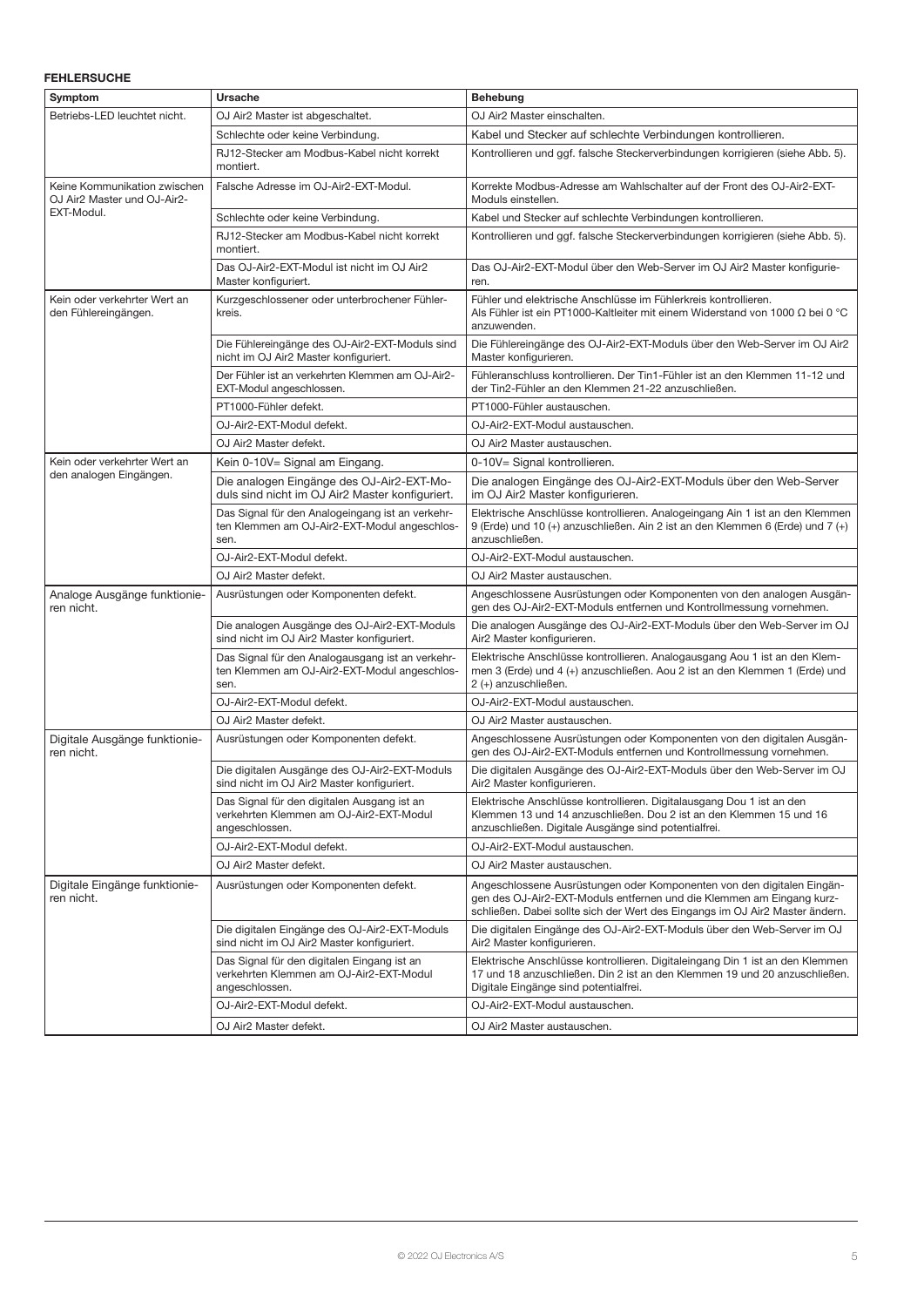# **Français**

#### LISTE DES FIGURES

Les figures suivantes se situent au verso des instructions :

- Fig. 1: Dimensions
- Fig. 2: Ports RJ12 pour communication Modbus Fig. 3: Connexions par broches au port Modbus
- Fig. 4: Raccordements électriques aux bornes
- Fig. 5: Câble pour connexion Modbus
- 

### INTRODUCTION

L'OJ Air2 EXT est un module d'extension pour le système de ventilation OJ Air2 qui est contrôlé par un OJ Air2 Master. Le module a été spécialement conçu pour des systèmes de ventilation.

L'OJ Air2 EXT est muni d'entrées de thermistance et d'entrées et de sorties analogiques/numériques permettant la conception de systèmes de ventilation plus complexes et moins énergivores.

La communication Modbus RS485 rend le système idéal pour la gestion de l'énergie dans les édifices.

L'OJ Air2 EXT peut être pré-installé dans des unités de refroidissement ou autres composants qui sont par la suite intégrés au système de ventilation. Grâce à sa connexion Modbus RS485, l'OJ Air2 EXT peut être installé avec un coût minimum.

#### GAMME DE PRODUITS

| Type                       | <b>Produit</b>                                                                                    |
|----------------------------|---------------------------------------------------------------------------------------------------|
| OJ Air <sub>2</sub> EXT    | Module d'extension pour l'OJ Air2                                                                 |
| OJ Air2 Master             | Contrôleur pour système de ventilation, Modbus, IP20                                              |
| OJ Air <sub>2</sub> Fan IO | Module IO avec deux transmetteurs de pression et<br>des entrées et sorties analogiques/numériques |
| OJ Air <sub>2</sub> HTERM  | Terminal à main pour l'exploitation du système OJ Air2                                            |
| OJ Air2 LON                | Module LON pour connexion au système BMS                                                          |

#### INSTALLATION

L'OJ Air2 Master est conçu pour être monté sur un rail DIN standard de 35 mm et installé dans un cabinet de commande ou une enceinte similaire qui est conforme aux exigences locales à propos des installations électriques. La tension d'alimentation à 24 V= est fournie par la connexion Modbus. Le cabinet est classé IP20.

Les signaux d'entrée et de sortie des sondes et des actionneurs externes sont raccordés à l'OJ Air2 EXT par des connecteurs munis de bornes à vis d'un maximum de 1,5 mm<sup>2</sup> (CU). Deux OJ Air2 EXT seulement peuvent être raccordés à l'OJ Air2 Master.

Le module OJ Air2 EXT est muni de :

- 2 x relais numériques d'entrée à contact sec
- 2 x relais numériques de sortie avec contacts secs d'une capacité maximum de 230 V~ / 5 A
- 2 x entrées analogiques (0-10 V=)
- 2 x entrées de sonde de température (thermistance PT1000)
- 2 x sorties analogiques (0-10 V=)
- 2 x ports RJ12 pour système Modbus interne RS485

#### Tension d'alimentation

Le module OJ Air2 EXT est alimenté par un bloc d'alimentation de 24 V CA par le câble Modbus. La connexion Modbus est illustrée dans les figures 2 et 3. La connexion du câble Modbus est illustrée dans la figure 5.

#### Raccordement du terminal à main OJ Air2

Il n'est pas possible de raccorder un terminal à main OJ Air2 au module OJ Air2 EXT. Le terminal à main doit toujours être raccordé à l'OJ Air2 Master en utilisant le port marqué de  $\sqrt{ }$ 

#### Installation du câble Modbus

Le Modbus est raccordé à l'OJ Air2 EXT par un des deux ports Modbus RJ12. L'OJ Air2 EXT est muni de deux ports RJ12 permettant la connexion Modbus et les bouclages vers d'autres composants Modbus dans l'application concernée. Les ports Modbus sont raccordés en parallèle en interne.

#### Réglage de l'adresse de l'OJ Air2 EXT

L'adresse Modbus est réglée par l'interrupteur sur le devant du module OJ Air2 EXT. L'adresse est précisée par une valeur hexadécimale et peut être réglée entre hexadécimal 71 (interrupteur position 1) et hexadécimal 7F (interrupteur position F). L'adresse hexadécimale 70 (interrupteur position 0) est réservée pour des essais en usine.

Quand le module OJ Air2 EXT est raccordé à un OJ Air2 Master, uniquement hexadécimal 71 (interrupteur position 1) ou hexadécimal 72 (interrupteur position 2) peuvent être choisies comme adresses.

#### CARACTÉRISTIQUES Entrées de sonde

L'OJ Air2 Master est équipé de deux entrées pour sonde pour des sondes PT1000 (1000 Ω @ 0 °C).

La sonde 1 doit être raccordée à l'entrée « Tin 1 » sur les bornes 11 et 12. La sonde 2 doit être raccordée à l'entrée « Tin 2 » sur les bornes 21 et 22. La plage de mesure des sondes est -40 °C à + 100 °C avec une résolution de  $0.01$  °C.

La précision (excluant la tolérance de la sonde) correspond à max. +/- 0,5 °C. Les raccordements électriques sont montrés à la fig. 4. (Registres Modbus voir fig. 6).

#### Entrées numériques

L'OJ Air2 Master est muni de deux entrées numériques avec contacts secs. L'entrée numérique 1 doit être raccordée à l'entrée « Din 1 » sur les bornes 17 et 18 (terre/GND).

L'entrée numérique 2 doit être raccordée à l'entrée « Din 2 » sur les bornes 19 et 20 (terre/GND).

Les raccordements électriques sont montrés à la fig. 4. (Registres Modbus voir fig. 6).

#### Sorties numériques

L'OJ Air2 Master est muni de deux relais numériques de sortie avec contacts secs.

Les sorties numériques 1 & 2 peuvent être raccordées à max. 230 V~/=  $-$  AC<sub>5</sub>.

La sortie numérique 1 doit être raccordée à la sortie « Dou 1 » sur les bornes 13 et 14.

La sortie numérique 2 doit être raccordée à la sortie « Dou 2 » sur les bornes 15 et 16.

Les raccordements électriques sont montrés à la fig. 4. (Registres Modbus voir fig. 6).

#### Entrées analogiques

L'OJ Air2 EXT est muni de deux entrées analogiques 0-10 V=. L'entrée analogique 1 doit être raccordée à l'entrée « Ain 1 » sur les

bornes 9 (terre/GND) et 10 (+). L'entrée analogique 2 doit être raccordée à l'entrée « Ain 2 » sur les bornes 6 (terre/GND) et 7 (+).

Précision < ± 4 %, résolution 10 mV, R entrée 20 kΩ.

Les raccordements électriques sont montrés à la fig. 4. (Registres Modbus voir fig. 6).

#### Sorties analogiques

L'OJ Air2 EXT est muni de deux sorties analogiques 0-10 V=. La sortie analogique 1 doit être raccordée à la sortie « Aou 1 » sur les bornes 3 (terre/GND) et 4.

La sortie analogique 2 doit être raccordée à la sortie « Aou 2 » sur les bornes 1 (terre/GND) et 2.

Précision < ± 4 %, résolution 10 mV, ondulation < 10 mV, I sortie 0-10 mA, R sortie < 10 Ω.

Les raccordements électriques sont montrés à la fig. 4. (Registres Modbus voir fig. 6).

#### Tensions de sortie

L'OJ Air2 EXT est muni de deux sorties 24 V=.

Les tensions de sorties sont sur les bornes 5 (+) & 8 (+), chacune pouvant être chargée à un maximum de 10 mA. (Registres Modbus voir fig. 6).

#### **Terre**

Toutes les bornes GND (bornes 1, 3, 6, 9, 11, 18, 20 & 22) sont interconnectées dans le module et sont au même potentiel électrique.

#### DEL

L'avant de l'OJ Air2 EXT possède deux DEL. Une DEL « verte » qui s'allume quand le module EXT est alimenté et une DEL « rouge » qui clignote s'il y a présence d'une alarme, par ex. perte de communication Modbus.

#### CARACTÉRISTIQUES TECHNIQUES

| Raccordement de signal électrique Bornes à vis/douille 1,5 mm <sup>2</sup> max. |  |
|---------------------------------------------------------------------------------|--|
|                                                                                 |  |
|                                                                                 |  |
| Protocole Modbus38,4 kBd, 1 bit de départ, 8 bits de données, 1 bit d'arrêt     |  |
| Entrées numériques  2 résistances de rappel vers le niveau haut 3,3 k $\Omega$  |  |
|                                                                                 |  |
|                                                                                 |  |
|                                                                                 |  |
|                                                                                 |  |
|                                                                                 |  |
|                                                                                 |  |
|                                                                                 |  |
|                                                                                 |  |
|                                                                                 |  |
|                                                                                 |  |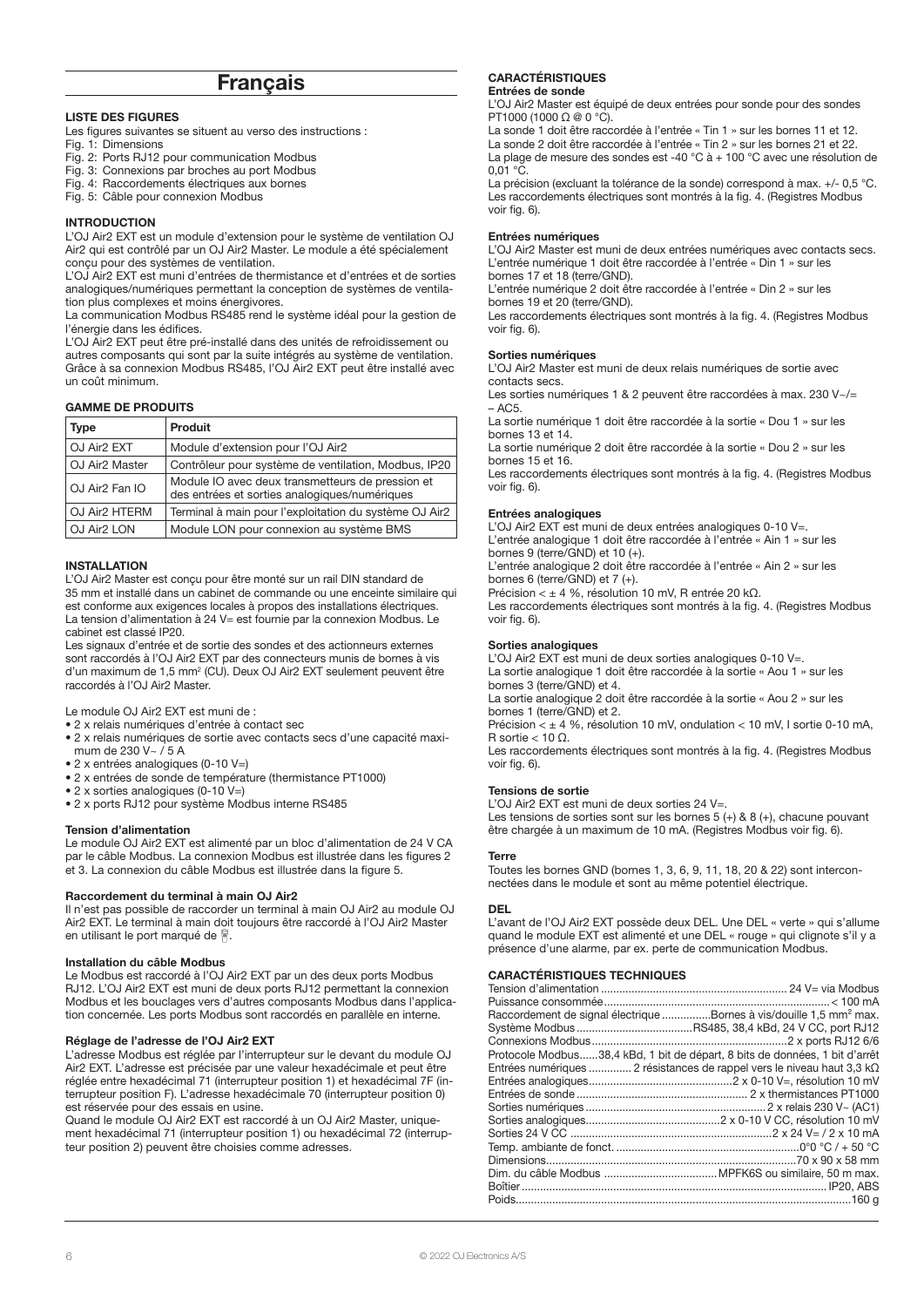# **COMMUNICATION**

# Communication Modbus interne

La communication interne entre le système OJ Air2 et l'OJ Air2 EXT se fait par Modbus avec le protocole de communication suivant : 38,4 KBd, 1 bit de départ, 8 bits de donnée, 1 bit d'arrêt et pas de parité.

# SERVICE ET ENTRETIEN

Aucune maintenance spéciale n'est requise. Veuillez communiquer avec votre fournisseur si un défaut apparait.

# LIMITE D'UTILISATION ET GARANTIE

Le produit ne peut être utilisé que lorsque l'installation dans son ensemble est conforme aux directives applicables. Le produit bénéficie d'une garantie du fabricant s'il est installé conformément aux présentes instructions et à la législation en vigueur.

Si le produit a subi un dommage par impact physique, par ex. pendant le transport, il doit être inspecté et vérifié par le personnel autorisé avant d'être utilisé et raccordé à un bloc d'alimentation.

# MISE AU REBUT ET PROTECTION DE L'ENVIRONNEMENT

Aidez à la protection de l'environnement en jetant l'emballage et les produits superflus de façon responsable.

#### Mise au rebut de produits Les produits marqués de ce symbole ne doivent pas être rebutés avec



les déchets domestiques, mais doivent être livrés à un centre de collecte de rebus en conformité avec les règlements locaux en vigueur.

### OJ ELECTRONICS A/S

Stenager 13B • DK-6400 Sønderborg Tél. : +45 73 12 13 14 • Fax +45 73 12 13 13 oj@ojelectronics.com • www.ojelectronics.com

# DIAGNOSTIC DE PANNES

# Marquage CE

Marquage CE OJ Electronics declare par les presentes sous sa seule responsabilite que le produit est conforme aux directives suivantes du Parlement europeen:

CEM – Compatibilite electromagnetique : 2014/30/UE RoHS – Substances dangereuses : 2011/65/EU et directive deleguee modifiant l'annexe II : EU/2015/863

#### Marquage UKCA

OJ Electronics Ltd declare par les presentes sous sa seule responsabilite que le produit est conforme aux lois britanniques suivantes:

CEM – Normes 2016 relatives a la compatibilite electromagnetique RoHS – Reglement 2012 relatif a la limitation d'utilisation de certaines substances dangereuses dans les equipements electriques et electroniques

# Normes appliquées<br>EN/BS 61000-6-2

EN/BS 61000-6-2  $61000 - 6 - 3$ 

#### Clause de non-responsabilité

L'entreprise OJ ne peut en aucun cas être tenue pour responsable de toute erreur dans le support. L'entreprise OJ se réserve le droit de modifier ses produits sans préavis. Cela s'applique également aux produits déjà en commande à condition que ces modifications n'exigent pas de changements ultérieurs aux spécifications qui ont déjà été convenues. Le contenu de ce document peut être soumis au droit d'auteur (copyright) et d'autres droits relatifs à la propriété intellectuelle. Il appartient à OJ Electronics ou est utilisé sous licence par l'entreprise.

La marque de commerce OJ est une marque déposée appartenant à OJ Electronics A/S.

| Symptôme                                                    | Cause                                                                                       | Action                                                                                                                                                                                                                         |
|-------------------------------------------------------------|---------------------------------------------------------------------------------------------|--------------------------------------------------------------------------------------------------------------------------------------------------------------------------------------------------------------------------------|
| DEL « Alimentation » non<br>allumée                         | Alimentation de l'OJ Air2 Master coupée                                                     | Rétablir l'alimentation de l'OJ Air2 Master                                                                                                                                                                                    |
|                                                             | Absence ou mauvaise connexion                                                               | Vérifier le câble et les raccords pour de mauvaises connexions                                                                                                                                                                 |
|                                                             | Raccords RJ12 sur le câble Modbus sont mals<br>aiustés                                      | Vérifier et, si requis, ajuster les raccords (voir fig. 5)                                                                                                                                                                     |
| Pas de communication entre<br>l'OJ Air2 Master et l'OJ Air2 | Mauvais réglage de l'adresse de l'OJ Air2 EXT                                               | Régler l'adresse Modbus en tournant l'interrupteur sur le devant de l'OJ Air2<br>EXT.                                                                                                                                          |
| EXT.                                                        | Absence ou mauvaise connexion                                                               | Vérifier le câble et les raccords pour de mauvaises connexions                                                                                                                                                                 |
|                                                             | Raccords RJ12 sur le câble Modbus sont mals<br>ajustés                                      | Vérifier et, si requis, ajuster les raccords (voir fig. 5)                                                                                                                                                                     |
|                                                             | L'OJ Air2 EXT n'a pas été configuré dans l'OJ Air2<br>Master                                | Configurer I'OJ Air2 EXT par le serveur web dans I'OJ Air2 Master                                                                                                                                                              |
| Absence ou mauvaises lectures<br>sur les entrées de sondes  | Circuit de la sonde court-circuité ou ouvert                                                | Vérifier la sonde et les raccordements électriques du circuit de la sonde<br>La sonde doit être un thermistance PT1000 avec une résistance de 1000 Ω @<br>0 °C                                                                 |
|                                                             | Les entrées de sonde de l'OJ Air2 EXT n'ont pas<br>été configurées dans l'OJ Air2 Master    | Configurer les entrées de sonde de l'OJ Air2 EXT par le serveur web dans l'OJ<br>Air <sub>2</sub> Master                                                                                                                       |
|                                                             | La sonde est raccordée aux mauvaises bornes<br>dans I'OJ Air2 EXT                           | Vérifiez les connexions de la sonde : La sonde « Tin 1 » doit être raccordée sur<br>les bornes 11 et 12. La sonde « Tin 2 » doit être raccordée sur les bornes 21<br>et 22.                                                    |
|                                                             | Sonde PT1000 défectueuse                                                                    | Remplacer la sonde PT1000                                                                                                                                                                                                      |
|                                                             | L'OJ Air2 EXT défectueux                                                                    | Remplacer I'OJ Air2 EXT                                                                                                                                                                                                        |
|                                                             | OJ Air2 Master défectueux                                                                   | Remplacer I'OJ Air2 Master                                                                                                                                                                                                     |
| Absence ou mauvaises lectures<br>aux entrées analogiques    | Pas de signal 0-10 V= à l'entrée                                                            | Vérifier le signal 0-10 V=                                                                                                                                                                                                     |
|                                                             | Les entrées analogiques de l'OJ Air2 EXT n'ont<br>pas été configurées dans l'OJ Air2 Master | Configurer les entrées analogiques de l'OJ Air2 EXT par le serveur web<br>dans I'OJ Air2 Master                                                                                                                                |
|                                                             | Le signal analogique est raccordé aux mauvaises<br>bornes dans I'OJ Air2 EXT                | Vérifier les raccords électriques : L'entrée analogique « Ain 1 » doit être raccor-<br>dée sur les bornes 9 (terre/GND) et 10 (+). L'entrée analogique « Ain 2 » doit<br>être raccordée sur les bornes 6 (terre/GND) et 7 (+). |
|                                                             | L'OJ Air2 EXT défectueux                                                                    | Remplacer I'OJ Air2 EXT                                                                                                                                                                                                        |
|                                                             | OJ Air2 Master défectueux                                                                   | Remplacer I'OJ Air2 Master                                                                                                                                                                                                     |
| Sorties analogiques inopé-<br>rantes                        | Équipement ou composant défectueux                                                          | Déconnecter l'équipement ou le composant des sorties analogiques de l'OJ<br>Air2 EXT et effectuer des mesures de contrôle                                                                                                      |
|                                                             | Les sorties analogiques de l'OJ Air2 EXT n'ont<br>pas été configurées dans l'OJ Air2 Master | Configurer les sorties analogiques de l'OJ Air2 EXT par le serveur web dans<br>l'OJ Air2 Master                                                                                                                                |
|                                                             | Le signal analogique de sortie est raccordé aux<br>mauvaises bornes dans l'OJ Air2 EXT      | Vérifier les raccords électriques : La sortie analogique « Aou 1 » doit être<br>raccordée sur les bornes 3 (terre/GND) et 4 (+). La sortie analogique « Aou 2 »<br>doit être raccordée sur les bornes 1 (terre/GND) et 2 (+).  |
|                                                             | L'OJ Air2 EXT défectueux                                                                    | Remplacer I'OJ Air2 EXT                                                                                                                                                                                                        |
|                                                             | L'OJ Air2 Master défectueux                                                                 | Remplacer I'OJ Air2 Master                                                                                                                                                                                                     |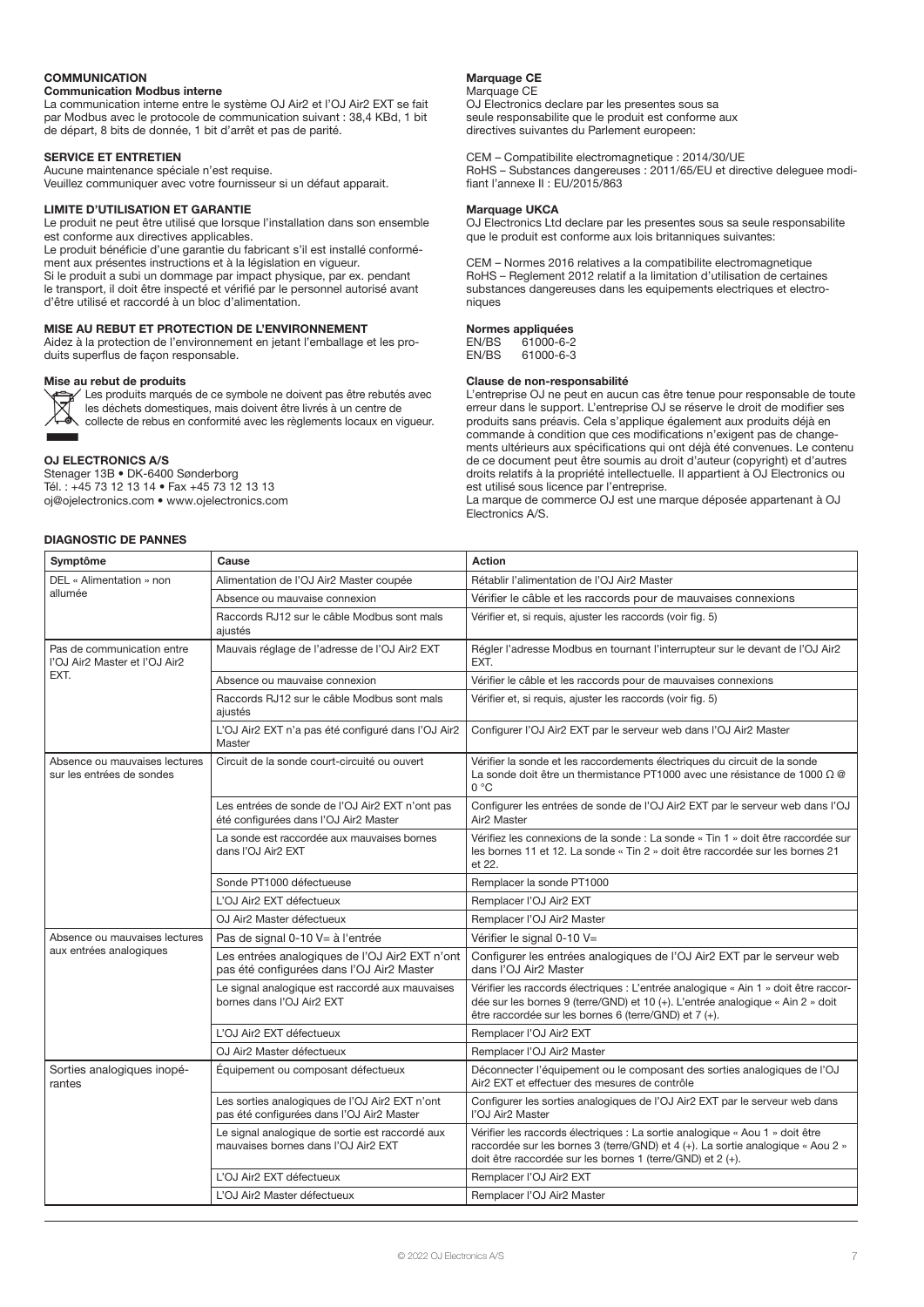| Symptôme                            | Cause                                                                                      | <b>Action</b>                                                                                                                                                                                                                                  |
|-------------------------------------|--------------------------------------------------------------------------------------------|------------------------------------------------------------------------------------------------------------------------------------------------------------------------------------------------------------------------------------------------|
| Sorties numériques inopé-<br>rantes | Équipement ou composant défectueux                                                         | Déconnecter l'équipement ou le composant des sorties numériques de l'OJ<br>Air <sub>2</sub> EXT et effectuer des mesures de contrôle                                                                                                           |
|                                     | Les sorties numériques de l'OJ Air2 EXT n'ont pas<br>été configurées dans l'OJ Air2 Master | Configurer les sorties numériques de l'OJ Air2 EXT par le serveur web dans<br>l'OJ Air2 Master                                                                                                                                                 |
|                                     | Le signal numérique de sortie est raccordé aux<br>mauvaises bornes dans l'OJ Air2 EXT      | Vérifier les raccords électriques : La sortie numérique « Dou 1 » doit être<br>raccordée sur les bornes 13 et 14. La sortie numérique « Dou 2 » doit être rac-<br>cordée sur les bornes 15 et 16. Les sorties numériques sont à contacts secs. |
|                                     | L'OJ Air2 EXT défectueux                                                                   | Remplacer I'OJ Air2 EXT                                                                                                                                                                                                                        |
|                                     | OJ Air2 Master défectueux                                                                  | Remplacer I'OJ Air2 Master                                                                                                                                                                                                                     |
| Entrées numériques inopé-<br>rantes | Équipement ou composant défectueux                                                         | Déconnecter l'équipement ou le composant des entrées numériques de l'OJ<br>Air2 EXT et court-circuiter les bornes d'entrée. La valeur de l'entrée devrait<br>alors changer sur l'OJ Air2 Master.                                               |
|                                     | Les entrées numériques de l'OJ Air2 EXT n'ont<br>pas été configurées dans l'OJ Air2 Master | Configurer les entrées numériques de l'OJ Air2 EXT par le serveur web dans<br>l'OJ Air2 Master                                                                                                                                                 |
|                                     | Le signal numérique d'entrée est raccordé aux<br>mauvaises bornes dans l'OJ Air2 EXT       | Vérifier les raccords électriques: L'entrée numérique « Din 1 » doit être raccor-<br>dée sur les bornes 17 et 18. L'entrée numérique « Din 2 » doit être raccordée<br>sur les bornes 19 et 20. Les entrées numériques sont à contacts secs.    |
|                                     | L'OJ Air2 EXT défectueux                                                                   | Remplacer I'OJ Air2 EXT                                                                                                                                                                                                                        |
|                                     | OJ Air2 Master défectueux                                                                  | Remplacer I'OJ Air2 Master                                                                                                                                                                                                                     |

# Svenska

### FIGURÖVERSIKT

Följande figurer finns längst bak i handboken:

- Fig. 1: Mått
- Fig. 2: Kontakt för RJ12 Modbus
- Fig. 3: Modbuskontakt
- Fig. 4: Elektriska plintanslutningar
- Fig. 5: Modbuskabel

# ALLMÄNT

OJ Air2 EXT är en tilläggsmodul för utvidgning av ventilationskonfigurationer med OJ Air2 och som redan styrs med OJ Air2 Master. Den är speciellt lämpad för ventilationsanläggningar.

OJ Air2 EXT har ingångar för termistorer och analoga och digitala in- och utgångar. Det gör det möjligt att bygga in större komplexitet och energioptimering i ventilationssystem.

RS485 Modbuskommunikation gör systemet mycket flexibelt vid energistyrning i en byggnad.

OJ Air2 EXT kan förinstalleras i systemenheter som t.ex. en kylanläggning, som senare ska byggas in i ett ventilationssystem. RS485 Modbusanslutningen innebär att OJ Air2 EXT kan installeras med minimala installationskostnader.

# PRODUKTPROGRAM

| Typ                        | <b>Produkt</b>                                                          |
|----------------------------|-------------------------------------------------------------------------|
| OJ Air <sub>2</sub> EXT    | Utbyggnadsmodul för OJ Air2                                             |
| OJ Air <sub>2</sub> Master | Styrning för ventilationsanläggningar, Modbus, IP20                     |
| OJ Air <sub>2</sub> Fan IO | IO-modul med 2 tryckgivare och analoga och digitala<br>in- och utgångar |
| OJ Air2 HTERM              | Handterminal för manövrering av OJ Air2 system                          |
| OJ Air <sub>2</sub> LON    | LON-modul för anslutning till BMS-anläggning                            |

#### INSTALLATION

OJ Air2 EXT ska monteras på en standard 35 mm DIN-skena och byggas in i ett styrskåp eller en annan kapsling som motsvarar kraven på elmateriel på installationsplatsen.

Matningsspänningen är 24 V=, som matas genom Modbusanslutningen. Kapslingsklassen är IP20

In- och utgångssignalerna till externa givare och aktivatorer ansluts till OJ Air2 EXT via kontakter eller skruvplintar, som var och en är försedd med skruvanslutning för maximalt 1,5 mm<sup>2</sup> (Cu). Du kan ansluta upp till två OJ Air2 EXT moduler till OJ Air2 Master.

OJ Air2 EXT modulen har:

- 2 digitala, potentialfria ingångar
- 2 digitala, potentialfria reläutgångar för maximalt 230 V~ / 5 A.
- 2 analoga ingångar 0-10 V=
- 2 ingångar för temperaturgivare (PT1000 termistor) • 2 analoga utgångar 0-10 V=
- 2 RJ12-kontakter för anslutning av intern system Modbus RS485

#### Strömförsörining

24 V= strömförsörjning till OJ Air2 EXT modulen sker via Modbuskabeln. Modbusanslutningen framgår av fig. 2 och 3. Anslutningen av Modbuskabeln framgår av fig. 5.

#### Anslutning av OJ Air2 handterminal

OJ Air2 handterminal kan inte anslutas till en OJ Air2 EXT modul. Handterminalen ska alltid anslutas till OJ Air 2 Master i kontakten märkt .

#### Installera Modbuskabel

Modbus ska anslutas till OJ Air2 EXT via en av de två RJ12-kontakterna för Modbus. OJ Air2 EXT har två RJ12-kontakter för anslutning och slingkoppling av RS485 Modbus till övriga Modbuskomponenter i applikationen. Modbuskontakterna är internt parallellkopplade.

#### Ställa in adresser i OJ Air2 EXT

Du ställer in Modbusadressen på OJ Air2 EXT modulens frontpanel. Adressen ställs in hexadecimalt och kan ställas in inom adressområdet Hex 71 (omkopplarläge 1) till 7F (omkopplarläge F). Adressen 70 (omkopplarläge 0) används uteslutande för fabriksprovning.

När du använder en OJ Air2 EXT modul tillsammans med OJ Air2 Master kan du bara välja adressen Hex 71 (omkopplarläge 1) eller adressen Hex 72 (omkopplarläge 2).

# TEKNISKA DATA

#### Givaringångar

OJ Air2 EXT modulen har 2 givaringångar för PT1000-givare (1 000 Ω @ 0 °C). Givare 1 ska anslutas till ingången "Tin 1" på plintarna 11 och 12. Givare 2 ska anslutas till ingången "Tin 2" på plintarna 21 och 22. Givarnas mätområde är -40 °C - +100 °C, upplösning 0,01 °C. Noggrannheten (exklusive givarens tolerans) motsvarar maximalt +/- 0,5 °C. Elanslutningen visas i fig. 4. (Modbus register se fig. 6).

#### Digitala ingångar

OJ Air2 EXT modulen har 2 potentialfria, digitala ingångar. Digital ingång 1 ansluts till ingången "Din 1" på plintarna 17 och 18 (jord/GND). Digital ingång 2 ansluts till ingången "Din 2" på plintarna 19 och 20 (jord/GND). Elanslutningen visas i fig. 4. (Modbus register se fig. 6).

#### Digitala utgångar

OJ Air2 EXT modulen har 2 potentialfria, digitala reläutgångar. De digitala utgångarna 1 och 2 får maximalt belastas med 230 V~/=, 5 A. Digital utgång 1 ska anslutas till utgången "Dou 1" på plintarna 13 och 14. Digital utgång 2 ska anslutas till utgången "Dou 2" på plintarna 15 och 16. Elanslutningen visas i fig. 4. (Modbus register se fig. 6).

#### Analoga ingångar

OJ Air2 EXT modulen har 2 analoga ingångar för 0-10 V=.

Analog ingång 1 ska anslutas till ingången "Ain 1" på plintarna 9 (jord/GND) och  $10 (+)$ .

Analog ingång 2 ska anslutas till ingången "Ain 2" på plintarna 6 (jord/GND)  $och 7(+)$ .

Noggrannheten är < ±4 % med en upplösning på 10 mV, Rin 20 kΩ. Elanslutningen visas i fig. 4. (Modbus register se fig. 6).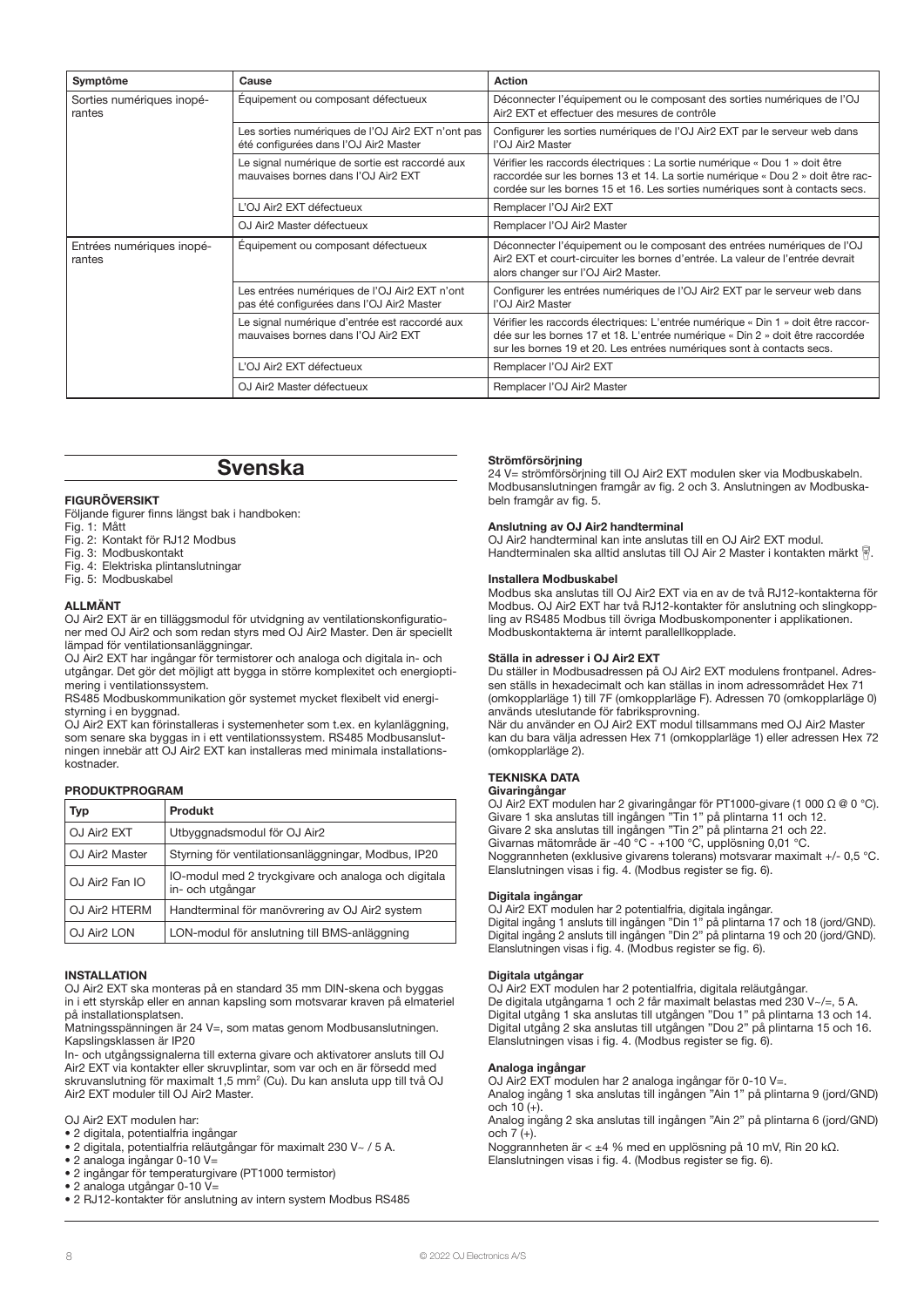#### Analoga utgångar

OJ Air2 EXT modulen har 2 analoga utgångar för 0-10 V=. Analog utgång 1 ska anslutas till utgången "Aou 1" på plintarna 3 (jord/ GND) och 4.

Analog utgång 2 ska anslutas till utgången "Aou 2" på plintarna 1 (jord/ GND) och 2.

Noggrannheten är < ±4 % med en upplösning på 10 mV, rippelnivå < 10 mV, Iout 0-10 mA, Rout < 10 Ω.

Elanslutningen visas i fig. 4. (Modbus register se fig. 6).

### Spänningsutgångar

OJ Air2 EXT modulen har 2 utgångar för 24 V=. Spänningsutgångarna finns på plintarna 5 (+) och 8 (+). De får var och en maximalt belastas med 10 mA. (Modbus register se fig. 6).

#### GND

Alla GND-plintarna (1, 3, 6, 9, 11, 18, 20 och 22) är internt anslutna till varandra och har samma elektriska potential.

#### Lysdioder (LED)

OJ Air2 EXT modulen har 2 lysdioder i frontpanelen. En grön lysdiod som lyser när EXT-modulen har spänning, och en röd lysdiod, som blinkar vid eventuella larm, t.ex. om Modbuskommunikationen saknas.

#### TEKNISKA DATA

| Elektrisk signalanslutning Max. 1,5 mm2, skruv-/kontaktanslutningar |
|---------------------------------------------------------------------|
|                                                                     |
|                                                                     |
| Modbusprotokoll  38,4 kBaud, 1 startbit, 8 databitar, 1 stoppbit    |
|                                                                     |
|                                                                     |
|                                                                     |
|                                                                     |
|                                                                     |
|                                                                     |
|                                                                     |
|                                                                     |
| Kabeldimension, Modbus. MPFK6S eller motsvarende, max. 50 m         |
|                                                                     |
|                                                                     |

# **KOMMUNIKATION**

#### Intern Modbuskommunikation

Den interna kommunikationen mellan OJ Air2 EXT modulen och OJ Air2 Master sker via Modbus och kommunikationsprotokollet: 38,4 kBaud, 1 startbit, 8 databitar, 1 stoppbit och ingen paritet.

#### SERVICE OCH UNDERHÅLL

OJ Air2 EXT modulen behöver inget särskilt underhåll. Kontakta leverantören om det uppstår problem.

#### DRIFTSTART OCH GARANTI

Produkten får bara användas när hela installationen uppfyller kraven i gällande direktiv.

Produkten omfattas av fabrikens garanti först när produkten är installerad enligt denna vägledning och gällande installationsföreskrifter. Om produkten har utsatts för fysisk överlast eller har skadats, t.ex. vid transport, ska produkten undersökas och kontrolleras av kvalificerad personal innan den används och ansluts till matningsspänningen.

## MILJÖ OCH AVFALLSHANTERING

Hjälp till att skydda miljön genom att ta hand om emballage och använda produkter enligt gällande miljöföreskrifter.

#### Bortskaffning av produkten



Produkter med detta märke får inte kastas som vanliga hushållssopor. De ska samlas in separat enligt gällande lokala regler.

# OJ ELECTRONICS A/S

Stenager 13B • DK-6400 Sønderborg Tél. : +45 73 12 13 14 • Fax +45 73 12 13 13 oj@ojelectronics.com • www.ojelectronics.com

#### CE-markning

OJ Electronics forsakrar harmed under ensamt ansvar att produkten uppfyller foljande direktiv fran Europaparlamentet:

EMC – elektromagnetisk kompatibilitet: 2014/30/EU RoHS – Farliga amnen: 2011/65/EU och bilaga II: EU/2015/863

#### UKCA-markning

OJ Electronics Ltd forsakrar harmed under ensamt ansvar att produkten uppfyller foljande lagstiftning i Storbritannien:

EMC – Forordning om elektromagnetisk kompatibilitet 2016 RoHS – forordning 2012 om begransning av anvandning av vissa farliga amnen i elektrisk och elektronisk utrustning

# Standarder som används<br>EN/BS 61000-6-2

EN/BS 61000-6-2<br>EN/BS 61000-6-3 61000-6-3

#### Ansvarsfriskrivning

OJ Electronics kan inte hållas ansvarigt för några fel i materialet. OJ förbehåller sig rätten att ändra sina produkter utan föregående meddelande. Detta gäller även för produkter som redan orderlagts, förutsatt att sådana ändringar kan göras utan att kräva efterföljande förändringar av specifikationer som redan överenskommits. Innehållet i detta material kan omfattas av upphovsrätt och andra immateriella rättigheter och tillhör antingen eller används under licens av OJ Electronics.

Varumärket för OJ är ett registrerat varumärke som tillhör OJ Electronics A/S.

# FELSÖKNING

| Symptom                                                  | <b>Orsak</b>                                                                    | Åtgärd                                                                                                                                               |  |
|----------------------------------------------------------|---------------------------------------------------------------------------------|------------------------------------------------------------------------------------------------------------------------------------------------------|--|
| Inget ljus i lysdioden "Power".                          | OJ Air2 Master är avstängd.                                                     | Starta OJ Air2 Master.                                                                                                                               |  |
|                                                          | Dålig eller ingen anslutning.                                                   | Kontrollera om kablar och kontakter är dåligt anslutna.                                                                                              |  |
|                                                          | RJ12-kontakten på Modbuskabeln är inte korrekt<br>monterad.                     | Kontrollera och korrigera eventuella felaktiga anslutningar i kontakten.<br>Se fig. 5.                                                               |  |
| Ingen kommunikation mellan<br>OJ Air2 Master och OJ Air2 | Felaktig adress i OJ Air2 EXT modulen.                                          | Ställ in korrekt Modbusadress på omkopplaren i frontpanelen på OJ Air2 EXT<br>modulen.                                                               |  |
| EXT modulen.                                             | Dålig eller ingen anslutning.                                                   | Kontrollera om kablar och kontakter är dåligt anslutna.                                                                                              |  |
|                                                          | RJ12-kontakten på Modbuskabeln är inte korrekt<br>monterad.                     | Kontrollera och korrigera eventuella felaktiga anslutningar i kontakten.<br>Se fig. 5.                                                               |  |
|                                                          | OJ Air2 EXT modulen har inte konfigurerats i OJ<br>Air <sub>2</sub> Master.     | Konfigurera OJ Air2 EXT modulen via webbservern i OJ Air2 Master.                                                                                    |  |
| Inget eller felktigt värde på<br>givaringångar.          | Kortslutning eller avbrott i givarkretsen.                                      | Kontrollera givaren och elanslutningarna i givarkretsen.<br>Givaren ska vara en PT1000 termistor och ha ett motstånd på 1 000 $\Omega \otimes 0$ °C. |  |
|                                                          | OJ Air2 EXT modulens givaringångar är inte konfi-<br>qurerade i OJ Air2 Master. | Konfigurera OJ Air2 EXT modulens givaringångar via webbservern i OJ Air2<br>Master.                                                                  |  |
|                                                          | Givaren är ansluten till fel plintar på OJ Air2 EXT<br>modulen.                 | Kontrollera givaranslutningarna. Tin 1 givaren ska anslutas till plintarna 11 och<br>12 och Tin 2 givaren till plintarna 21 och 22.                  |  |
|                                                          | Defekt PT1000-givare.                                                           | Byt PT1000-givaren.                                                                                                                                  |  |
|                                                          | Defekt OJ Air2 EXT modul.                                                       | Byt OJ Air2 EXT modulen.                                                                                                                             |  |
|                                                          | Defekt OJ Air2 Master.                                                          | Byt OJ Air2 Master.                                                                                                                                  |  |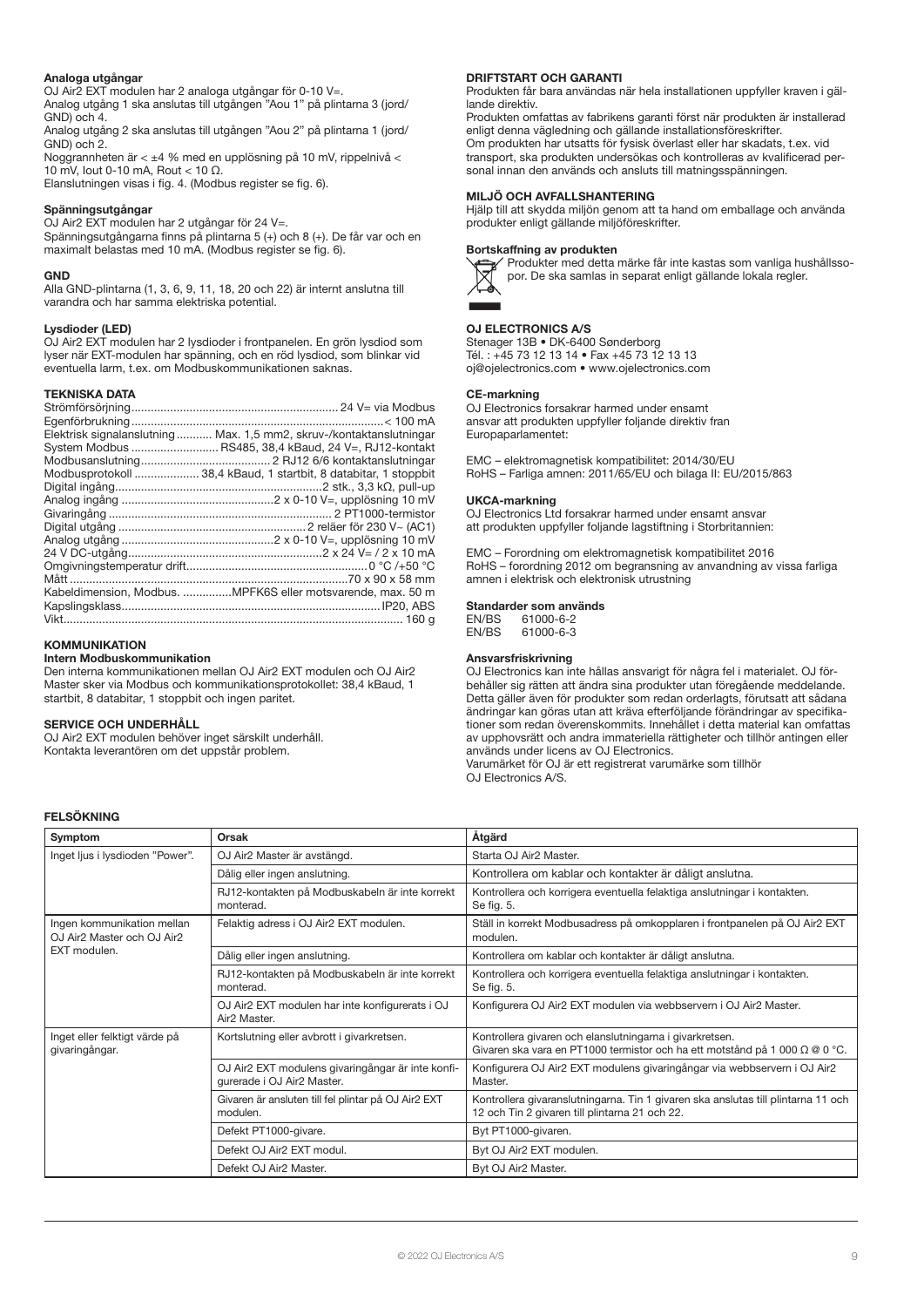| Symptom                             | Orsak                                                                                | Åtgärd                                                                                                                                                                                          |  |
|-------------------------------------|--------------------------------------------------------------------------------------|-------------------------------------------------------------------------------------------------------------------------------------------------------------------------------------------------|--|
| Inget eller fel värde på analoga    | Ingen signal 0-10 V= på ingången.                                                    | Kontrollera 0 - 0-10 V= signalen.                                                                                                                                                               |  |
| ingångar.                           | OJ Air2 EXT modulens analoga ingångar är<br>inte konfigurerade i OJ Air2 Master.     | Konfigurera OJ Air2 EXT modulens analoga ingångar via webbservern i<br>OJ Air2 Master.                                                                                                          |  |
|                                     | Signalen på en analog ingång är ansluten till fel<br>plintar på OJ Air2 EXT modulen. | Kontrollera elanslutningarna. Analog ingång Ain 1 ska anslutas till plintarna 9<br>(jord/GND) och 10 (+). Analog ingång Ain 2 ska anslutas till plintarna 6 (jord/<br>$GND$ ) och $7 (+)$ .     |  |
|                                     | Defekt OJ Air2 EXT modul.                                                            | Byt OJ Air2 EXT modulen.                                                                                                                                                                        |  |
|                                     | Defekt OJ Air2 Master.                                                               | Byt OJ Air2 Master.                                                                                                                                                                             |  |
| Analoga utgångar fungerar<br>inte.  | Defekt utrustning eller komponent.                                                   | Koppla loss ansluten utrustning eller komponent på OJ Air2 EXT modulens<br>analoga utgångar, och gör en kontrollmätning.                                                                        |  |
|                                     | OJ Air2 EXT modulens analoga utgångar är inte<br>konfigurerade i OJ Air2 Master.     | Konfigurera OJ Air2 EXT modulens analoga utgångar via webbservern i OJ<br>Air <sub>2</sub> Master.                                                                                              |  |
|                                     | Signalen på analog utgång är ansluten till fel<br>plintar på OJ Air2 EXT modulen.    | Kontrollera elanslutningarna. Analog utgång Aou 1 ska anslutas till plintarna 3<br>(jord/GND) och 4 (+). Analog utgång Aou 2 ska anslutas till plintarna 1 (jord/<br>GND) och 2 (+).            |  |
|                                     | Defekt OJ Air2 EXT modul.                                                            | Byt OJ Air2 EXT modulen.                                                                                                                                                                        |  |
|                                     | Defekt OJ Air2 Master.                                                               | Byt OJ Air2 Master.                                                                                                                                                                             |  |
| Digitala utgångar fungerar<br>inte. | Defekt utrustning eller komponent.                                                   | Koppla loss ansluten utrustning eller komponent på OJ Air2 EXT modulens<br>digitala utgångar, och gör en kontrollmätning.                                                                       |  |
|                                     | OJ Air2 EXT modulens digitala utgångar är inte<br>konfigurerade i OJ Air2 Master.    | Konfigurera OJ Air2 EXT modulens digitala utgångar via webbservern i OJ<br>Air <sub>2</sub> Master.                                                                                             |  |
|                                     | Signalen på digital utgång är ansluten till fel<br>plintar på OJ Air2 EXT modulen.   | Kontrollera elanslutningarna. Digital utgång Dou 1 ska anslutas till plintarna<br>13 och 14. Digital utgång Dou 2 ska anslutas till plintarna 15 och 16. Digitala<br>utgångar är potentialfria. |  |
|                                     | Defekt OJ Air2 EXT modul.                                                            | Byt OJ Air2 EXT modulen.                                                                                                                                                                        |  |
|                                     | Defekt OJ Air2 Master.                                                               | Byt OJ Air2 Master.                                                                                                                                                                             |  |
| Digitala ingångar fungerar<br>inte. | Defekt utrustning eller komponent.                                                   | Koppla loss utrustning eller komponent på OJ Air2 EXT modulens digitala<br>ingångar, och kortslut ingångens plintar. Ingången ska då byta värde i OJ Air2<br>Master.                            |  |
|                                     | OJ Air2 EXT modulens digitala ingångar är inte<br>konfigurerade i OJ Air2 Master.    | Konfigurera OJ Air2 EXT modulens digitala ingångar via webbservern i OJ Air2<br>Master.                                                                                                         |  |
|                                     | Signalen på digital ingång är ansluten till fel plintar<br>på OJ Air2 EXT modulen.   | Kontrollera elanslutningarna. Digital ingång Din 1 ska anslutas till plintarna<br>17 och 18. Digital ingång Din 2 ska anslutas till plintarna 19 och 20. Digitala<br>ingångar är potentialfria. |  |
|                                     | Defekt OJ Air2 EXT modul.                                                            | Byt OJ Air2 EXT modulen.                                                                                                                                                                        |  |
|                                     | Defekt OJ Air2 Master.                                                               | Byt OJ Air2 Master.                                                                                                                                                                             |  |

# Norsk

### FIGUROVERSIKT

Flg. figurer finnes bakerst i instruksjonen:

- Fig. 1: Mål
- Fig. 2: Kontakt til RJ12 Modbuss
- Fig. 3: Modbusskontakt
- Fig. 4: Elektriske klemmeforbindelser Fig. 5: Modbusskabel

### **GENERELT**

OJ Air2 EXT er en tilleggsmodul til å utvide OJ Air2 ventilasjonskonfigurasjoner som i forveien blir styrt med OJ Air2 Master, og som er spesielt beregnet for ventilasjonsanlegg.

OJ Air2 EXT er utstyrt med termistorinnganger og analoge/digitale inn- og utganger. Det gir mulighet for å bygge inn mer kompleksitet og energioptimering i ventilasjonssystemene.

RS485 Modbusskommunikasjon gjør systemet svært fleksibelt i forbindelse med energistyring i en bygning.

OJ Air2 EXT kan forinstalleres i systemenheter som f.eks. et kjøleanlegg som senere skal bygges inn i et ventilasjonssystem. RS485 Modbusstilkoblingen gjør at OJ Air2 EXT kan installeres med minimale installasjonskostnader.

# PRODUKTPROGRAM

| <b>Type</b>                | Produkt                                                                  |
|----------------------------|--------------------------------------------------------------------------|
| OJ Air <sub>2</sub> EXT    | Utvidelsesmodul til OJ Air2                                              |
| OJ Air <sub>2</sub> Master | Controller til ventilasjonsanlegg, Modbuss, IP20                         |
| OJ Air <sub>2</sub> Fan IO | IO-modul med 2 trykktransmittere og analoge/digitale<br>inn- og utganger |
| OJ Air <sub>2</sub> HTERM  | Håndterminal for betjening av OJ Air2 system                             |
| OJ Air <sub>2</sub> LON    | LON-modul for tilkobling til BMS-anlegg                                  |

# INSTALLASJON

OJ Air2 EXT monteres på en standard 35 mm DIN-skinne og innbygges i en styretavle eller et annet sted med tilsvarende krav til elektromateriell på installasjonsstedet.

Den drives med 24 V= gjennom Modbusstilkoblingen. Kapslingen er IP20. Inn- og utgangssignalene til eksterne følere og aktuatorer kobles til OJ Air2 EXT via kontakter/skrueforbindelser, som hver er utstyrt med skrueterminering til maks. 1,5 mm2 (CU). Man kan maksimalt koble 2 stk. OJ Air2 EXT moduler til OJ Air2 Master.

OJ Air2 EXT modulen er utstyrt med:

- 2 x digitale, potensialfrie innganger
- 2 x digitale, potensialfrie releutganger, maks. 230 V~ / 5 A
- 2 x analoge innganger (0-10 V=)
- 2 x temperaturfølerinnganger (PT1000-termistor)
- $\bullet$  2 x analoge utganger (0-10 V=)
- 2 x RJ12-kontakt til intern system Modbuss RS485

#### **Matespenning**

24 V= matespenning til OJ Air2 EXT modulen kommer gjennom Modbusskabelen.

Modbusstilkoblingen ses på fig. 2 og 3. Tilkobling av Modbusskabel ses på figur 5.

#### Tilkobling av OJ Air2 håndterminal

Det kan ikke kobles en OJ Air2 håndterminal til OJ Air2 EXT modulen. Håndterminalen må alltid kobles til OJ Air2 Master i kontakten markert  $med \nvert \nvert$ 

#### Installasjon av Modbusskabel

Modbuss kobles til OJ Air2 EXT via en av de to RJ12-kontaktene på Modbussen.

OJ Air2 EXT har 2 stk. RJ12-kontakter til tilkobling og parallellkobling av RS485 Modbuss til andre Modbusskomponenter i applikasjonen. Modbusskontaktene er parallellkoblet internt.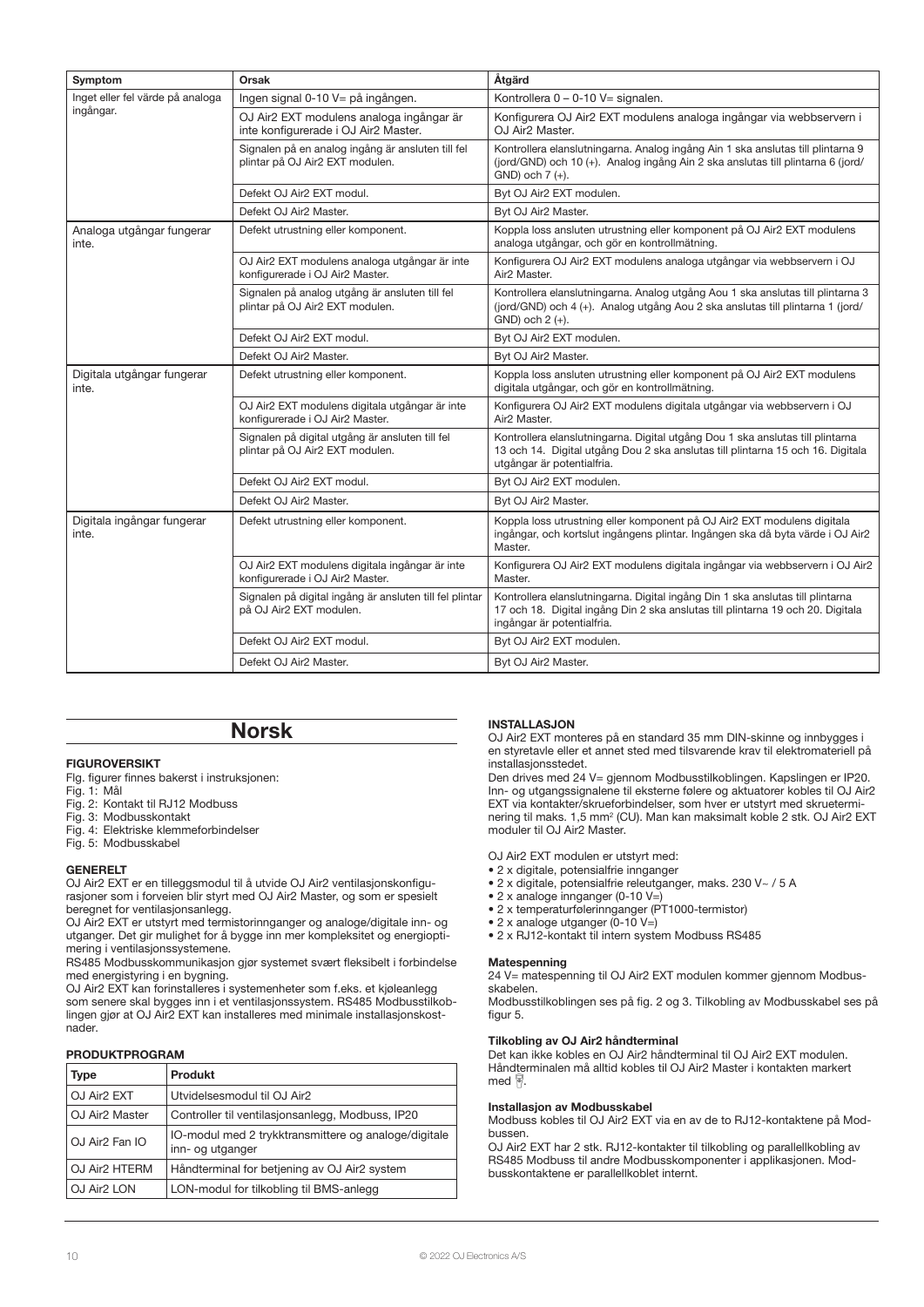# Innstilling av adresser i OJ Air2 EXT

Innstilling av Modbussadresse foretas fra fronten av OJ Air2 EXT modulen. Adressen innstilles i Hex-desimal og kan innstilles i adresseområdet Hex 71 (Switch-posisjon 1) til 7F (Switch-posisjon F). Adresse 70 (Switch-posisjon 0) er utelukkende til fabrikktest.

Ved bruk av OJ Air2 EXT modul i forbindelse med OJ Air2 Master er det kun mulig å velge adressen Hex 71 (Switch-posisjon 1) eller adressen Hex 72 (Switch-posisjon 2).

### SPESIFIKASJON

#### Følerinnganger

OJ Air2 EXT modulen er utstyrt med 2 stk. følerinnganger til PT1000-følere (1000Ω @ 0 °C).

Føler 1 monteres på "Tin 1" inngangen på klemmene 11 og 12. Føler 2 monteres på "Tin 2" inngangen på klemmene 21 og 22. Måleområdet for følerne er -40 °C - +100 °C, oppløsning 0,01 °C. Nøyaktighet (ekskl. følerens toleranse) svarer til maks. +/- 0,5 °C. Elektrisk tilkobling ses på fig. 4. (Modbus registre se fig. 6).

#### Digitale innganger

OJ Air2 EXT modul har 2 stk. potensialfrie, digitale innganger.

Digital inngang 1 monteres på "Din 1" inngangen på klemmene 17 og 18 (jord/GND).

Digital inngang 2 monteres på "Din 2" inngangen på klemmene 19 og 20 (jord/GND).

Elektrisk tilkobling ses på fig. 4. (Modbus register se fig. 6).

#### Digitale utganger

OJ Air2 EXT modul har 2 stk. digitale, potensialfrie reléutganger. Digital utgang 1 og 2 må maks. tilkobles 230 V~/=, maks. 5 A

Digital utgang 1 monteres på "Dou 1" utgangen på klemmene 13 og 14.

Digital utgang 2 monteres på "Dou 2" utgangen på klemmene 15 og 16. Elektrisk tilkobling ses på fig. 4. (Modbus register se fig. 6).

#### Analoge innganger

OJ Air2 EXT modul er utstyrt med 2 stk. 0-10 V= analoge innganger. Analog inngang 1 monteres på "Ain 1" inngangen på klemmene 9 (jord/  $GND$ ) og 10 (+).

Analog inngang 2 monteres på "Ain 2" inngangen på klemmene 6 (jord/  $GND$ ) og  $7 (+)$ .

Nøyaktighet < ±4 %, oppløsning 10 mv, Rin 20 kΩ.

Elektrisk tilkobling ses på fig. 4. (Modbus register se fig. 6).

### Analoge utganger

OJ Air2 EXT modul er utstyrt med 2 stk. 0-10 V= analoge utganger. Analog utgang 1 monteres på "Aou 1" utgangen på klemmene 3 (jord/GND) og 4.

Analog utgang 2 monteres på "Aou 2" utgangen på klemmene 1 (jord/GND) og 2.

Nøyaktighet < ±4 %, oppløsning 10 mv, ripple < 10 mv, Iout 0-10 mA, Rout  $< 10 \Omega$ .

Elektrisk tilkobling ses på fig. 4. (Modbus register se fig. 6).

#### Spenningsutganger

OJ Air2 EXT modul er utstyrt med 2 stk. 24 V= utganger. Spenningsutgangene er på klemme 5 (+) og 8 (+) og må maks. belastes med 10 mA på hver. (Modbus register se fig. 6).

# **GND**

Alle GND-terminalene (terminal 1, 3, 6, 9, 11, 18, 20 og 22) er koblet sammen internt i modulen og har samme elektriske potensial.

#### Lysdioder (LED)

OJ Air2 EXT Modul har 2 lysdioder foran på modulen. En "grønn" LED, som lyser når det er spenning på EXT modulen, og en "Rød" LED som blinker i tilfelle av alarm, f.eks. manglende Modbusskommunikasjon.

# TEKNISKE DATA

| Elektrisk signaltilkobling  Maks. 1,5 mm2, skrue-/kontaktterminaler |
|---------------------------------------------------------------------|
| System Modbuss  RS485, 38,4 kBaud, 24 V=, RJ12-kontakt              |
|                                                                     |
| Modbussprotokoll 38,4 kBaud, 1 startbit, 8 databits, 1 stoppbit     |
|                                                                     |
|                                                                     |
|                                                                     |
|                                                                     |
|                                                                     |
|                                                                     |
|                                                                     |
|                                                                     |
| Kabeldimensjon, Modbuss MPFK6S eller tilsvarende, maks. 50 m        |
|                                                                     |
|                                                                     |
|                                                                     |

#### KOMMUNIKASJON

# Intern Modbusskommunikasjon

Intern kommunikasjon mellom OJ Air2 og OJ Air2 EXT modulen går via Modbuss og kommunikasjonsprotokollen: 38,4 kBaud, 1 startbit, 8 databits, 1 stoppbit og ingen paritet.

# SERVICE OG VEDLIKEHOLD

Særlig vedlikehold kreves ikke. Vennligst kontakt leverandøren i tilfelle av problemer.

#### IGANGSETTING OG GARANTI

Produktet må kun tas i bruk når hele installasjonen oppfyller krav i gjeldende direktiver.

Først når produktet er installert i henhold til denne veiledningen og gjeldende installasjonsforskrifter, er det omfattet av fabrikkgaranti. Hvis produktet har vært utsatt for fysisk overlast eller skade, f.eks. under transport, må det etterses og kontrolleres av kvalifisert personell før produktet tas i bruk og tilkobles forsyningsnettet.

#### MILJØ OG FJERNING AV AVFALL

Vær med på å beskytte miljøet ved å avhende emballasje og brukte produkter på en miljøriktig måte.

#### Avhending av produktet



Produkter med dette merket må ikke avhendes som alminnelig husholdningsavfall, men må samles inn særskilt i henhold til de gjeldende lokale regler.

#### OJ ELECTRONICS A/S

Stenager 13B • DK-6400 Sønderborg Tél. : +45 73 12 13 14 • Fax +45 73 12 13 13 oj@ojelectronics.com • www.ojelectronics.com

#### CE-merking

Med dette bekrefter OJ electronics at produktet oppfyller kravene i folgende EU-direktiv:

EMC – direktivet om elektromagnetisk kompatibilitet: 2014/30/EU RoHS – Begrensning i bruk av farlige stoffer: 2011/65/EU og endringer i tillegg II: EU/2015/863

#### UKCA-merking

OJ electronics Ltd bekrefter med dette at produktet er i samsvar med folgende regelverk i Storbritannia:

EMC – direktiv om elektromagnetisk kompatibilitet, 2016 RoHS – direktiv om begrensninger i bruk av visse farlige stoffer i elektrisk og elektronisk utstyr, 2012

# Standarder brukt<br>FN/BS 61000-6

EN/BS 61000-6-2  $61000 - 6 - 3$ 

#### Ansvarsfraskrivelse

OJ kan ikke holdes ansvarlig for feil i materiellet. OJ forbeholder seg retten til å gjøre endringer på produktene uten forutgående varsel. Så lenge endringene kan utføres uten at det medfører endringer i spesifikasjoner som allerede er avtalt, gjelder dette også produkter som allerede er bestilt. Innholdet i dette materiellet kan være underlagt åndsrettsbeskyttelse og andre rettigheter knyttet til immaterialretten og er enten OJ Electronics' eiendom eller blir brukt på lisens av dem.

Varemerket OJ er et registret varemerke som tilhører OJ Electronics A/S.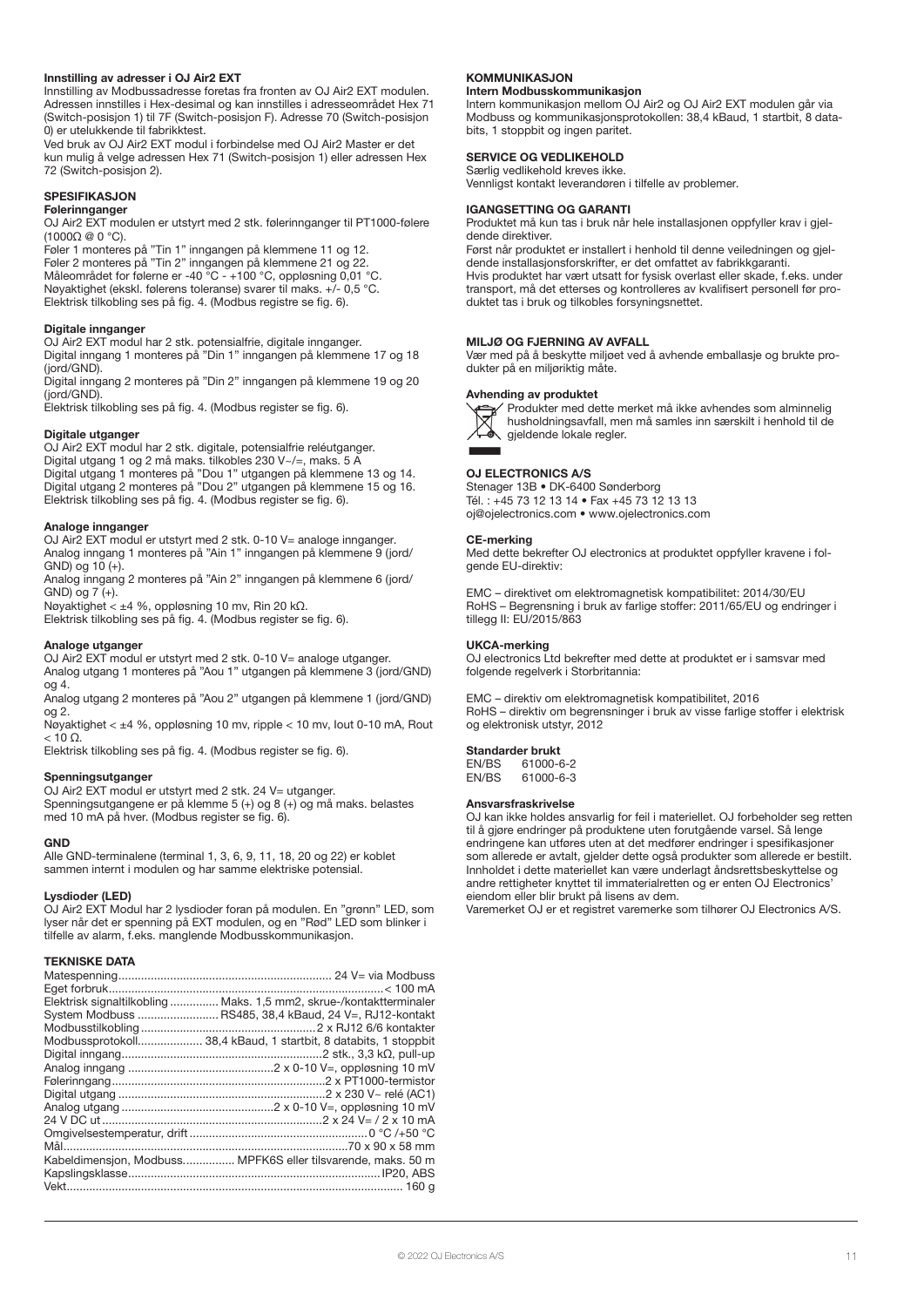# FEILSØKING

| Symptom                                        | Årsak                                                                                      | Handling                                                                                                                                                                                           |  |  |
|------------------------------------------------|--------------------------------------------------------------------------------------------|----------------------------------------------------------------------------------------------------------------------------------------------------------------------------------------------------|--|--|
| Ikke lys i "Power"-LED                         | OJ Air2 Master er slukket                                                                  | Slå på OJ Air2 Master                                                                                                                                                                              |  |  |
|                                                | Dårlig eller ingen forbindelse                                                             | Kontroller kabel og kontakt for dårlige forbindelser                                                                                                                                               |  |  |
|                                                | RJ12-plugg på Modbusskabel er ikke korrekt montert                                         | Kontroller og rett ev. feilaktige forbindelser i pluggen (se fig. 5)                                                                                                                               |  |  |
| Ingen kommunika-<br>sjon mellom OJ Air2        | Feil adresse i OJ Air2 EXT modul                                                           | Innstill den korrekte Modbussadressen på bryteren på fronten av OJ Air2 EXT<br>modulen                                                                                                             |  |  |
| Master og OJ Air2 EXT<br>modulen               | Dårlig eller ingen forbindelse                                                             | Kontroller kabel og kontakt for dårlige forbindelser                                                                                                                                               |  |  |
|                                                | RJ12-plugg på Modbusskabel er ikke korrekt montert                                         | Kontroller og rett ev. feilaktige forbindelser i pluggen (se fig. 5)                                                                                                                               |  |  |
|                                                | OJ Air2 EXT modul er ikke konfigurert i OJ Air2 Master                                     | Konfigurer OJ Air2 EXT modulen via Web-serveren i OJ Air2 Master                                                                                                                                   |  |  |
| Ingen eller uriktig verdi<br>på følerinnganger | Kortsluttet eller avbrutt følerkrets                                                       | Kontroller føler og elektriske koblinger i følerkretsen.<br>Føleren må være en PT1000 termistor og ha en motstand på 1000 $\Omega \otimes 0$ °C                                                    |  |  |
|                                                | OJ Air2 EXT modulens følerinnganger er ikke konfigu-<br>rert i OJ Air2 Master              | Konfigurer OJ Air2 EXT modulens følerinnganger via Web-serveren i OJ Air2<br>Master                                                                                                                |  |  |
|                                                | Føleren er montert på feil klemmer på OJ Air2 EXT<br>modulen                               | Kontroller følermontasjen. Tin 1 føleren skal monteres på klemme 11-12 og Tin 2<br>føleren på klemme 21-22                                                                                         |  |  |
|                                                | Defekt PT1000-føler                                                                        | Bytt PT1000-føler                                                                                                                                                                                  |  |  |
|                                                | Defekt OJ Air2 EXT modul                                                                   | Bytt OJ Air2 EXT modul                                                                                                                                                                             |  |  |
|                                                | Defekt OJ Air2 Master                                                                      | Bytt OJ Air2 Master                                                                                                                                                                                |  |  |
| Ingen eller uriktig verdi                      | Ingen 0-10 V= signal på inngangen                                                          | Kontroller 0-10 V= signalet                                                                                                                                                                        |  |  |
| på analoge innganger                           | OJ Air2 EXT modulens analoge innganger er ikke<br>konfigurert i OJ Air2 Master             | Konfigurer OJ Air2 EXT modulens analoge innganger via Web-serveren i OJ<br>Air <sub>2</sub> Master                                                                                                 |  |  |
|                                                | Signal på analog inngang er ikke montert på de riktige<br>klemmene på OJ Air2 EXT modulen  | Kontroller elektrisk montasje. Analog inngang Ain 1 skal monteres på klemme 9<br>(jord/GND) - 10(+). Ain 2 skal monteres på klemme 6 (jord/GND) - 7(+)                                             |  |  |
|                                                | Defekt OJ Air2 EXT modul                                                                   | Bytt OJ Air2 EXT modul                                                                                                                                                                             |  |  |
|                                                | Defekt OJ Air2 Master                                                                      | Bytt OJ Air2 Master                                                                                                                                                                                |  |  |
| Analoge utganger<br>virker ikke                | Defekt utstyr eller komponent                                                              | Fjern tilkoblet utstyr eller komponent på OJ Air2 EXT modulens analoge utganger,<br>og utfør kontrollmåling                                                                                        |  |  |
|                                                | OJ Air2 EXT modulens analoge utganger er ikke konfi-<br>gurert i OJ Air2 Master            | Konfigurer OJ Air2 EXT modulens analoge utganger via Web-serveren i OJ Air2<br>Master                                                                                                              |  |  |
|                                                | Signal på analog utgang er ikke montert på de riktige<br>klemmene på OJ Air2 EXT modul     | Kontroller elektrisk montasje. Analog utgang Aou 1 skal monteres på klemme 3<br>(jord/GND) – 4(+). Aou 2 skal monteres på klemme 1 (jord/GND) – 2(+)                                               |  |  |
|                                                | Defekt OJ Air2 EXT modul                                                                   | Bytt OJ Air2 EXT modul                                                                                                                                                                             |  |  |
|                                                | Defekt OJ Air2 Master                                                                      | Bytt OJ Air2 Master                                                                                                                                                                                |  |  |
| Digitale utganger<br>virker ikke               | Defekt utstyr eller komponent                                                              | Fjern tilkoblet utstyr eller komponent på OJ Air2 EXT modulens digitale utganger,<br>og utfør kontrollmåling                                                                                       |  |  |
|                                                | OJ Air2 EXT modulens digitale utganger er ikke konfi-<br>gurert i OJ Air2 Master           | Konfigurer OJ Air2 EXT modulens digitale utganger via Web-serveren i OJ Air2<br>Master                                                                                                             |  |  |
|                                                | Signal på digital utgang er ikke montert på de riktige<br>klemmene på OJ Air2 EXT modul    | Kontroller elektrisk montasje. Digital utgang Dou 1 skal monteres på klemme 13 -<br>14. Dou 2 skal monteres på klemme 15 – 16. Digitale utganger er potensialfrie.                                 |  |  |
|                                                | Defekt OJ Air2 EXT modul                                                                   | Bytt OJ Air2 EXT modul                                                                                                                                                                             |  |  |
|                                                | Defekt OJ Air2 Master                                                                      | Bytt OJ Air2 Master                                                                                                                                                                                |  |  |
| Digitale innganger<br>virker ikke              | Defekt utstyr eller komponent                                                              | Fjern tilkoblet utstyr eller komponent på OJ Air2 EXT modulens digitale innganger,<br>og kortslutt klemmeterminalene til inngangen. Inngangen skal da bytte verdi i OJ<br>Air <sub>2</sub> Master. |  |  |
|                                                | OJ Air2 EXT modulens digitale innganger er ikke konfi-<br>gurert i OJ Air2 Master          | Konfigurer OJ Air2 EXT modulens digitale innganger via Web-serveren i OJ Air2<br>Master                                                                                                            |  |  |
|                                                | Signal på digital inngang er ikke montert på de riktige<br>klemmene på OJ Air2 EXT modulen | Kontroller elektrisk montasje. Digital inngang Din 1 skal monteres på klemme 17 -<br>18. Din 2 skal monteres på klemme 19 – 20. Digitale innganger er potensialfrie.                               |  |  |
|                                                | Defekt OJ Air2 EXT modul                                                                   | Bytt OJ Air2 EXT modul                                                                                                                                                                             |  |  |
|                                                | Defekt OJ Air2 Master                                                                      | Bytt OJ Air2 Master                                                                                                                                                                                |  |  |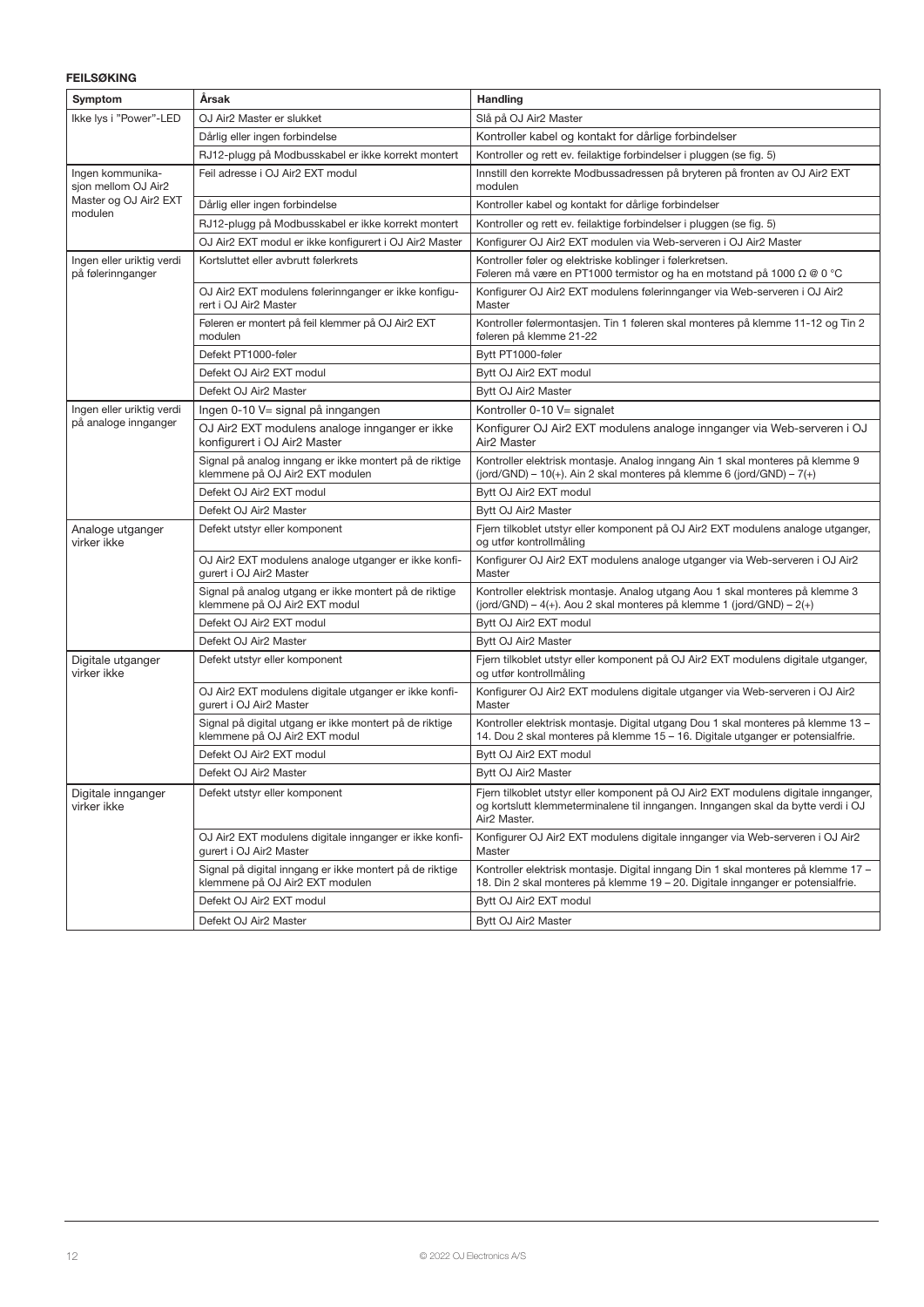# Dansk

### FIGUROVERSIGT

Flg. figurer findes bagest i instruktionen:

- Fig. 1: Mål
- Fig. 2: Stik til RJ12 Modbus
- Fig. 3: Modbus-stikforbindelse Fig. 4: Elektriske klemmeforbindelser
- 
- Fig. 5: Modbus-kabel

#### GENERELT

OJ Air2 EXT er et tillægsmodul til udvidelse af OJ Air2 ventilationskonfigurationer, som i forvejen styres med OJ Air2 Master, og er specielt beregnet til ventilationsanlæg.

OJ Air2 EXT er forsynet med termistorindgange og analoge/digitale indog udgange, hvilket giver mulighed for at indbygge mere kompleksitet og energioptimering i ventilationssystemer.

RS485 Modbus kommunikation gør systemet meget fleksibelt i forbindelse med energistyring i en bygning.

OJ Air2 EXT kan præinstalleres i systemenheder som f.eks. et køleanlæg, der senere skal indbygges i et ventilationssystem. RS485 Modbus tilslutningen medfører, at OJ Air2 EXT kan installeres med minimale installationsomkostninger.

#### PRODUKTPROGRAM

| <b>Type</b>                | <b>Produkt</b>                                                         |
|----------------------------|------------------------------------------------------------------------|
| OJ Air <sub>2</sub> EXT    | Udvidelsesmodul til OJ Air2                                            |
| OJ Air <sub>2</sub> Master | Controller til ventilationsanlæg, Modbus, IP20                         |
| OJ Air <sub>2</sub> Fan IO | IO-modul med 2 tryktransmittere og analoge/digitale<br>ind- og udgange |
| OJ Air <sub>2</sub> HTERM  | Håndterminal til betjening af OJ Air2 system                           |
| OJ Air <sub>2</sub> LON    | LON-modul for tilslutning til BMS-anlæg                                |

#### **INSTALLATION**

OJ Air2 EXT monteres på en standard 35 mm DIN-skinne og indbygges i en styretavle eller anden kapsling, der modsvarer krav til el materiel på installationsstedet.

Forsyningsspændingen er 24 V=, som forsynes gennem Modbus tilslutningen. Kapslingen er IP20.

Ind- og udgangssignaler til eksterne følere og aktuatorer tilsluttes OJ Air2 EXT via stik-/skrueforbindelser, som hver er forsynet med skrueterminering til maks. 1,5 mm2 (CU). Der kan maksimalt tilsluttes 2 stk. OJ Air2 EXT moduler til OJ Air2 Master.

OJ Air2 EXT modul er forsynet med:

• 2 x digitale potentialfrie indgange

- 2 x digitale potentialfrie relæudgange, maks. 230 V~ / 5 A
- 2 x analoge indgange (0-10 V=)
- 2 x temperaturfølerindgange (PT1000 termistor)
- 2 x analoge udgange (0-10 V=)
- 2 x RJ12-stik til intern system Modbus RS485

#### Forsyningsspænding

24 V= spændingsforsyning til OJ Air2 EXT modul sker gennem Modbuskablet. Modbus tilslutning fremgår af fig. 2 & 3. Tilslutning af Modbus-kabel fremgår af figur 5.

#### Tilslutning af OJ Air2 håndterminal

Der kan ikke tilsluttes en OJ Air2 håndterminal til OJ Air2 EXT modul. Håndterminalen skal altid tilsluttes OJ Air2 Master i stikket markeret med .

#### Installation af Modbus-kabel

Modbus tilsluttes OJ Air2 EXT via en af de 2 Modbus RJ12-stikforbindelser. OJ Air2 EXT er forsynet med 2 stk. RJ12-stik til tilslutning og sløjfeforbindelse af RS485 Modbus til øvrige Modbus komponenter i applikationen. Modbus stikforbindelser er internt parallelforbundne.

#### Indstilling af adresser i OJ Air2 EXT

Indstilling af Modbus-adresse foretages fra fronten af OJ Air2 EXT modul. Adressen indstilles i Hex-decimal og kan indstilles i adresseområdet Hex 71 (Switch Position 1) til 7F (Switch Position F). Adresse 70 (Switch Position 0) er udelukkende til fabrikstest.

Ved brug af OJ Air2 EXT modul i forbindelse med OJ Air2 Master er det kun muligt at vælge adressen Hex 71 (Switch Position 1) eller adressen Hex 72 (Switch Position 2).

#### **SPECIFIKATION**

# Følerindgange

OJ Air2 EXT modul er forsynet med 2 stk. følerindgange til PT1000-følere (1000 Ω @ 0 °C).

Føler 1 monteres på "Tin 1" indgangen på klemmerne 11 & 12. Føler 2 monteres på "Tin 2" indgangen på klemmerne 21 & 22. Måleområdet for følerne er -40 °C - +100 °C, opløsning 0,01 °C. Nøjagtighed (ekskl. følerens tolerance) svarer til maks. +/- 0,5 °C. Elektrisk tilslutning fremgår af fig. 4. (Modbus register se fig. 6).

#### Digitale indgange

OJ Air2 EXT modul er forsynet med 2 stk. potentialfrie, digitale indgange. Digital indgang 1 monteres på "Din 1" indgangen på klemmerne 17 & 18 (jord/GND).

Digital indgang 2 monteres på "Din 2" indgangen på klemmerne 19 & 20 (jord/GND).

Elektrisk tilslutning fremgår af fig. 4. (Modbus register se fig. 6).

#### Digitale udgange

OJ Air2 EXT modul er forsynet med 2 stk. digitale, potentialfrie relæudgange.

Digital udgang 1 & 2 må maks. tilsluttes 230 V~/=, maks. 5 A Digital udgang 1 monteres på "Dou 1" udgangen på klemmerne 13 & 14.

Digital udgang 2 monteres på "Dou 2" udgangen på klemmerne 15 & 16. Elektrisk tilslutning fremgår af fig. 4. (Modbus register se fig. 6).

#### Analoge indgange

OJ Air2 EXT modul er forsynet med 2 stk. 0-10 V= analoge indgange. Analog indgang 1 monteres på "Ain 1" indgangen på klemmerne 9 (jord/ GND) & 10 (+).

Analog indgang 2 monteres på "Ain 2" indgangen på klemmerne 6 (jord/ GND)  $\& 7 (+)$ .

Nøjagtighed < ±4 %, opløsning 10 mV, Rin 20 kΩ.

Elektrisk tilslutning fremgår af fig. 4. (Modbus register se fig. 6).

#### Analoge udgange

OJ Air2 EXT modul er forsynet med 2 stk. 0-10 V= analoge udgange. Analog udgang 1 monteres på "Aou 1" udgangen på klemmerne 3 (jord/ GND) & 4.

Analog udgang 2 monteres på "Aou 2" udgangen på klemmerne 1 (jord/ GND) & 2.

Nøjagtighed < ±4 %, opløsning 10 mV, ripple < 10 mV, Iout 0-10 mA, Rout  $< 10$   $\Omega$ .

Elektrisk tilslutning fremgår af fig. 4. (Modbus register se fig. 6).

#### Spændingsudgange

OJ Air2 EXT modul er forsynet med 2 stk. 24 V= udgange. Spændingsudgangene er på klemme 5 (+) & 8 (+) og må hver maks. belastes med 10 mA. (Modbus register se fig. 6).

#### **GND**

Alle GND-terminaler (terminal 1, 3, 6, 9, 11, 18, 20 & 22) er internt forbundne i modul og har samme elektriske potentiale.

## Lysdioder (LED)

OJ Air2 EXT modul er på modulfronten forsynet med 2 lysdioder. En "grøn" LED, som lyser, når der er spænding på EXT-modul, og en "rød" LED, som blinker i tilfælde af alarm f.eks. manglende Modbus kommunikation.

#### TEKNISKE DATA

| Elektrisk signaltilslutning Maks. 1,5 mm2, skrue-/stikterminaler |
|------------------------------------------------------------------|
|                                                                  |
|                                                                  |
| Modbus protokol 38,4 kBaud, 1 startbit, 8 databits, 1 stopbit    |
|                                                                  |
|                                                                  |
|                                                                  |
|                                                                  |
|                                                                  |
|                                                                  |
|                                                                  |
|                                                                  |
| Kabeldimension, Modbus.  MPFK6S eller tilsvarende, maks. 50 m    |
|                                                                  |
|                                                                  |
|                                                                  |

# **KOMMUNIKATION**

# Intern Modbus-kommunikation

Intern kommunikation mellem OJ Air2 og OJ Air2 EXT modul sker via Modbus og kommunikationsprotokollen: 38,4 kBaud, 1 startbit, 8 databits, 1 stopbit og ingen paritet.

# SERVICE OG VEDLIGEHOLD

Intet særligt vedligehold kræves.

Kontakt venligst leverandøren i tilfælde af problemer.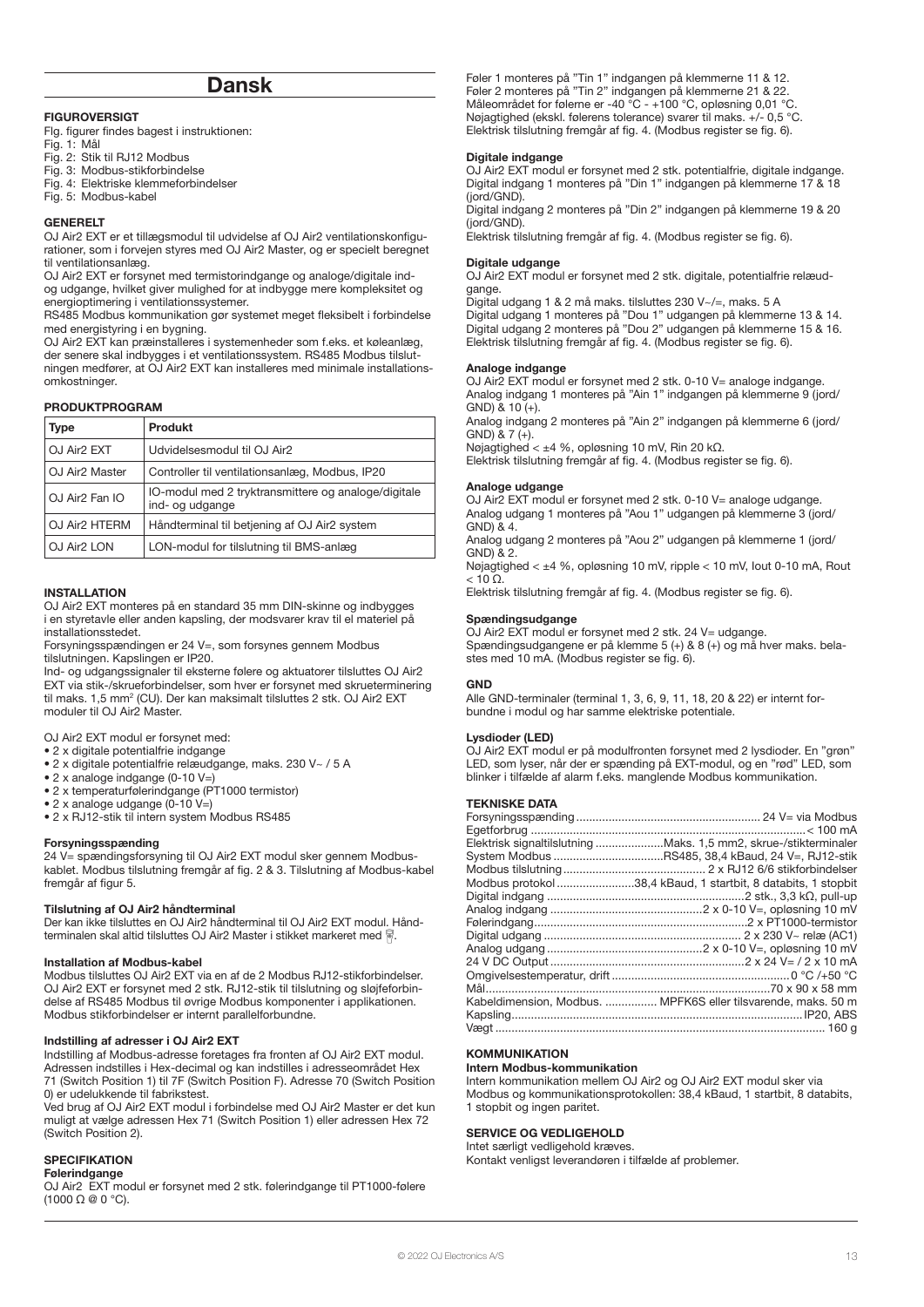#### IBRUGTAGNING OG GARANTI

Produktet må kun tages i anvendelse, når hele installationen opfylder gældende direktivkrav.

Først når produktet er installeret i henhold til denne vejledning og gældende installationsforskrifter, er det omfattet af fabriksgaranti. Hvis produktet har været udsat for fysisk overlast eller beskadigelse, f.eks. under transport, skal produktet efterses og kontrolleres af kvalificeret personale, før produktet tages i anvendelse og tilsluttes forsyningsnettet.

#### MILJØ OG BORTSKAFFELSE

Hjælp med at beskytte miljøet ved at bortskaffe emballage og brugte produkter på en miljørigtig måde.

#### Bortskaffelse af produktet



Produkter med dette mærke må ikke bortskaffes som almindeligt husholdningsaffald, men skal indsamles særskilt i henhold til de gældende lokale regler.

# OJ ELECTRONICS A/S

Stenager 13B • DK-6400 Sønderborg Tél. : +45 73 12 13 14 • Fax +45 73 12 13 13 oj@ojelectronics.com • www.ojelectronics.com

### CE-markning

OJ electronics erklarer hermed under eneansvar, at produktet er i overensstemmelse med folgende af Europa-Parlamentets direktiver:

## FEJLFINDING

EMC – Elektromagnetisk kompatibilitet : 2014/30/EU RoHS – Farlige stoffer: 2011/65/EU og andringsbilag II: EU/2015/863

#### UKCA-markning

OJ electronics Ltd erklarer hermed under eneansvar, at produktet er i overensstemmelse med folgende britiske lovgivning:

EMC – Forordningerne om elektromagnetisk kompatibilitet 2016 RoHS – Forordningerne vedr. begransning af anvendelsen af visse farlige stoffer i elektrisk og elektronisk udstyr 2012

RoHS – Forordningerne vedr. begransning af anvendelsen af visse farlige stoffer i elektrisk og elektronisk udstyr 2012

# Anvendte standarder<br>FN/BS 61000-6-2

EN/BS 61000-6-2<br>EN/BS 61000-6-3 61000-6-3

# Ansvarsfraskrivelse

OJ kan ikke gøres ansvarlig for eventuelle fejl i materialet. OJ forbeholder sig retten til at ændre på virksomhedens produkter uden varsel. Dette gælder også produkter, der allerede er bestilt, under forudsætning af at sådanne ændringer kan foretages uden at kræve efterfølgende modifikationer af de allerede aftalte specifikationer. Dette materiales indhold kan være underlagt ophavsret og andre intellektuelle ejendomsrettigheder og tilhører OJ Electronics eller bruges under licens af OJ Electronics. OJ-varemærket er et registreret varemærke tilhørende OJ Electronics A/S.

| Symptom                                              | Årsag                                                                               | Handling                                                                                                                                                         |  |
|------------------------------------------------------|-------------------------------------------------------------------------------------|------------------------------------------------------------------------------------------------------------------------------------------------------------------|--|
| Intet lys i "Power"-LED                              | Der er slukket for OJ Air2 Master                                                   | Tænd for OJ Air2 Master                                                                                                                                          |  |
|                                                      | Dårlig eller ingen forbindelse                                                      | Kontroller kabel og stik for dårlige forbindelser                                                                                                                |  |
|                                                      | RJ12-stik på Modbus-kabel er ikke korrekt monteret                                  | Kontroller og ret evt. forkerte forbindelser i stik (se fig. 5)                                                                                                  |  |
| Ingen kommunikation mel-<br>lem OJ Air2 Master og OJ | Forkert adresse i OJ Air2 EXT modul                                                 | Indstil den korrekte Modbus adresse på omskifteren på fronten af OJ Air2 EXT-<br>modul                                                                           |  |
| Air2 EXT-modul                                       | Dårlig eller ingen forbindelse                                                      | Kontroller kabel og stik for dårlige forbindelser                                                                                                                |  |
|                                                      | RJ12-stik på Modbus-kabel er ikke korrekt monteret                                  | Kontroller og ret evt. forkerte forbindelser i stik (se fig. 5)                                                                                                  |  |
|                                                      | OJ Air2 EXT modul er ikke konfigureret i OJ Air2<br>Master                          | Konfigurer OJ Air2 EXT-modul via Web serveren i OJ Air2 Master                                                                                                   |  |
| Ingen eller forkert værdi på<br>følerindgange        | Kortsluttet eller afbrudt følerkreds                                                | Kontroller føler og elektriske forbindelser i følerkredsen.<br>Føleren skal være en PT1000 termistor og have en modstand på 1000 Ω @ 0 °C                        |  |
|                                                      | OJ Air2 EXT moduls følerindgange er ikke konfigure-<br>ret i OJ Air2 Master         | Konfigurer OJ Air2 EXT moduls følerindgange via Web serveren i OJ Air2 Master                                                                                    |  |
|                                                      | Føleren er monteret på forkerte klemmer på OJ Air2<br><b>EXT</b> modul              | Kontroller følermontagen. Tin 1 føleren skal monteres på klemme 11-12 og<br>Tin 2 føleren på klemme 21-22                                                        |  |
|                                                      | Defekt PT1000-føler                                                                 | Udskift PT1000-føler                                                                                                                                             |  |
|                                                      | Defekt OJ Air2 EXT modul                                                            | Udskift OJ Air2 EXT modul                                                                                                                                        |  |
|                                                      | Defekt OJ Air2 Master                                                               | Udskift OJ Air2 Master                                                                                                                                           |  |
| Ingen eller forkert værdi på                         | Ingen 0-10 V= signal på indgangen                                                   | Kontroller 0-10 V= signalet                                                                                                                                      |  |
| analoge indgange                                     | OJ Air2 EXT-moduls analoge indgange er ikke<br>konfigureret i OJ Air2 Master        | Konfigurer OJ Air2 EXT moduls analoge indgange via Web serveren i OJ<br>Air <sub>2</sub> Master                                                                  |  |
|                                                      | Signal på analog indgang er monteret på de forkerte<br>klemmer på OJ Air2 EXT modul | Kontroller elektrisk montage. Analog indgang Ain 1 skal monteres på klemme 9<br>(jord/GND) – 10(+). Ain 2 skal monteres på klemme 6 (jord/GND) – 7(+)            |  |
|                                                      | Defekt OJ Air2 EXT modul                                                            | Udskift OJ Air2 EXT modul                                                                                                                                        |  |
|                                                      | Defekt OJ Air2 Master                                                               | Udskift OJ Air2 Master                                                                                                                                           |  |
| Analoge udgange virker<br>ikke                       | Defekt udstyr eller komponent                                                       | Fjern tilkoblet udstyr eller komponent på OJ Air2 EXT moduls analoge udgange,<br>og foretag kontrolmåling                                                        |  |
|                                                      | OJ Air2 EXT-moduls analoge udgange er ikke konfi-<br>qureret i OJ Air2 Master       | Konfigurer OJ Air2 EXT-moduls analoge udgange via Web serveren i OJ Air2<br>Master                                                                               |  |
|                                                      | Signal på analog udgang er monteret på de forkerte<br>klemmer på OJ Air2 EXT modul  | Kontroller elektrisk montage. Analog udgang Aou 1 skal monteres på klemme 3<br>(jord/GND) – 4(+). Aou 2 skal monteres på klemme 1 (jord/GND) – 2(+)              |  |
|                                                      | Defekt OJ Air2 EXT-modul                                                            | Udskift OJ Air2 EXT modul                                                                                                                                        |  |
|                                                      | Defekt OJ Air2 Master                                                               | Udskift OJ Air2 Master                                                                                                                                           |  |
| Digitale udgange virker<br>ikke                      | Defekt udstyr eller komponent                                                       | Fjern tilkoblet udstyr eller komponent på OJ Air2 EXT moduls digitale udgange,<br>og foretag kontrolmåling                                                       |  |
|                                                      | OJ Air2 EXT moduls digitale udgange er ikke konfi-<br>qureret i OJ Air2 Master      | Konfigurer OJ Air2 EXT-moduls digitale udgange via Web serveren i OJ Air2<br>Master                                                                              |  |
|                                                      | Signal på digital udgang er monteret på de forkerte<br>klemmer på OJ Air2 EXT modul | Kontroller elektrisk montage. Digital udgang Dou 1 skal monteres på klemme 13<br>- 14. Dou 2 skal monteres på klemme 15 - 16. Digitale udgange er potentialfrie. |  |
|                                                      | Defekt OJ Air2 EXT modul                                                            | Udskift OJ Air2 EXT modul                                                                                                                                        |  |
|                                                      | Defekt OJ Air2 Master                                                               | Udskift OJ Air2 Master                                                                                                                                           |  |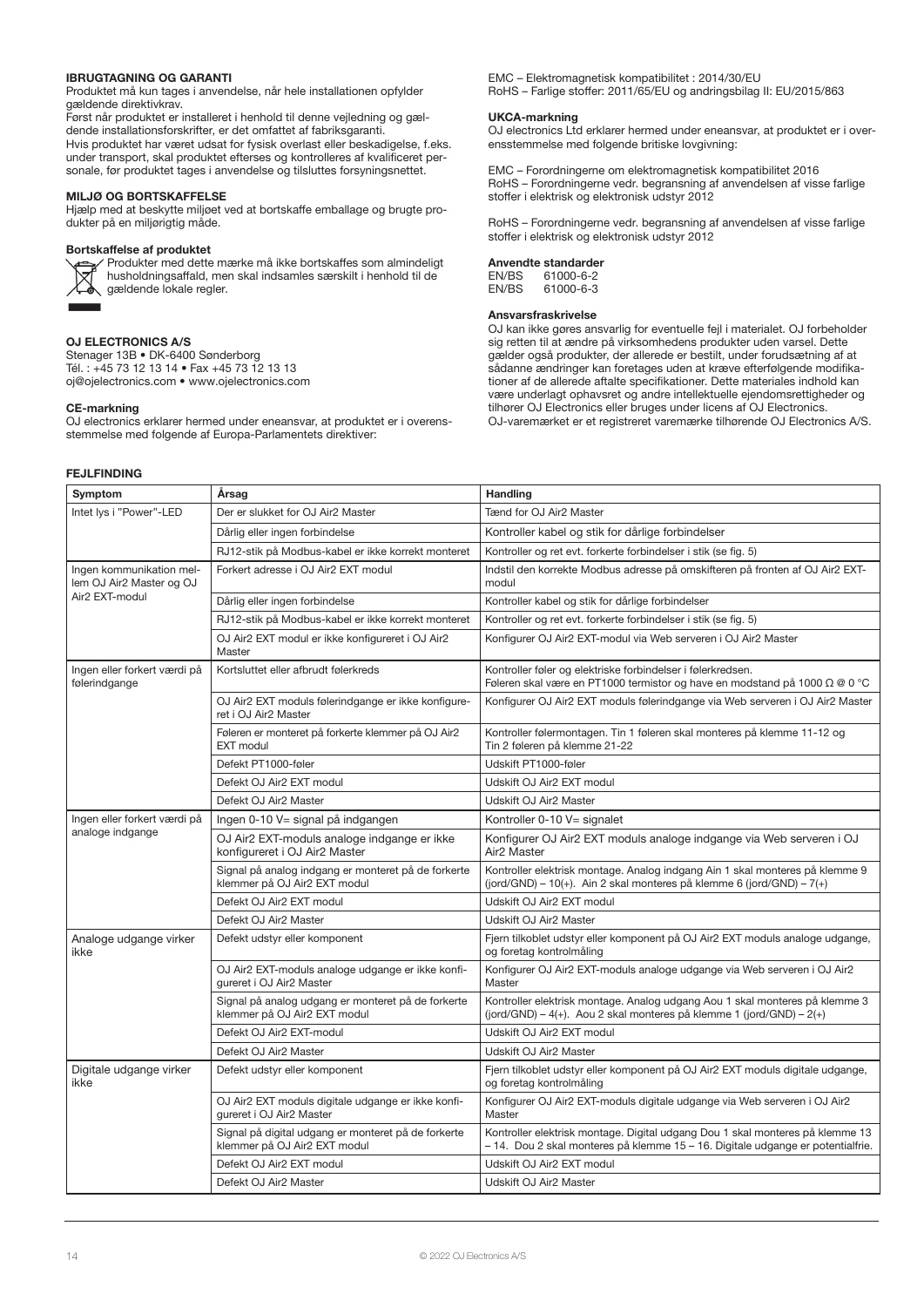| Symptom<br>Arsag                 |                                                                                      | Handling                                                                                                                                                                                        |  |
|----------------------------------|--------------------------------------------------------------------------------------|-------------------------------------------------------------------------------------------------------------------------------------------------------------------------------------------------|--|
| Digitale indgange virker<br>ikke | Defekt udstyr eller komponent                                                        | Fjern tilkoblet udstyr eller komponent på OJ Air2 EXT moduls digitale indgange,<br>og kortslut indgangens klemmeterminaler. Indgangen skal herved skifte værdi i<br>OJ Air <sub>2</sub> Master. |  |
|                                  | OJ Air2 EXT moduls digitale indgange er ikke konfi-<br>qureret i OJ Air2 Master      | Konfigurer OJ Air2 EXT moduls digitale indgange via Web-serveren i OJ Air2<br>Master                                                                                                            |  |
|                                  | Signal på digital indgang er monteret på de forkerte<br>klemmer på OJ Air2 EXT modul | Kontroller elektrisk montage. Digital indgang Din 1 skal monteres på klemme 17<br>-18. Din 2 skal monteres på klemme 19 – 20. Digitale indgange er potentialfrie.                               |  |
|                                  | Defekt OJ Air2 EXT modul                                                             | Udskift OJ Air2 EXT modul                                                                                                                                                                       |  |
|                                  | Defekt OJ Air2 Master                                                                | Udskift OJ Air2 Master                                                                                                                                                                          |  |

# Fig. 1 - Dimensions





# Fig. 2 - RJ12 ports for Modbus communication





# Fig. 5 - Modbus connection cable